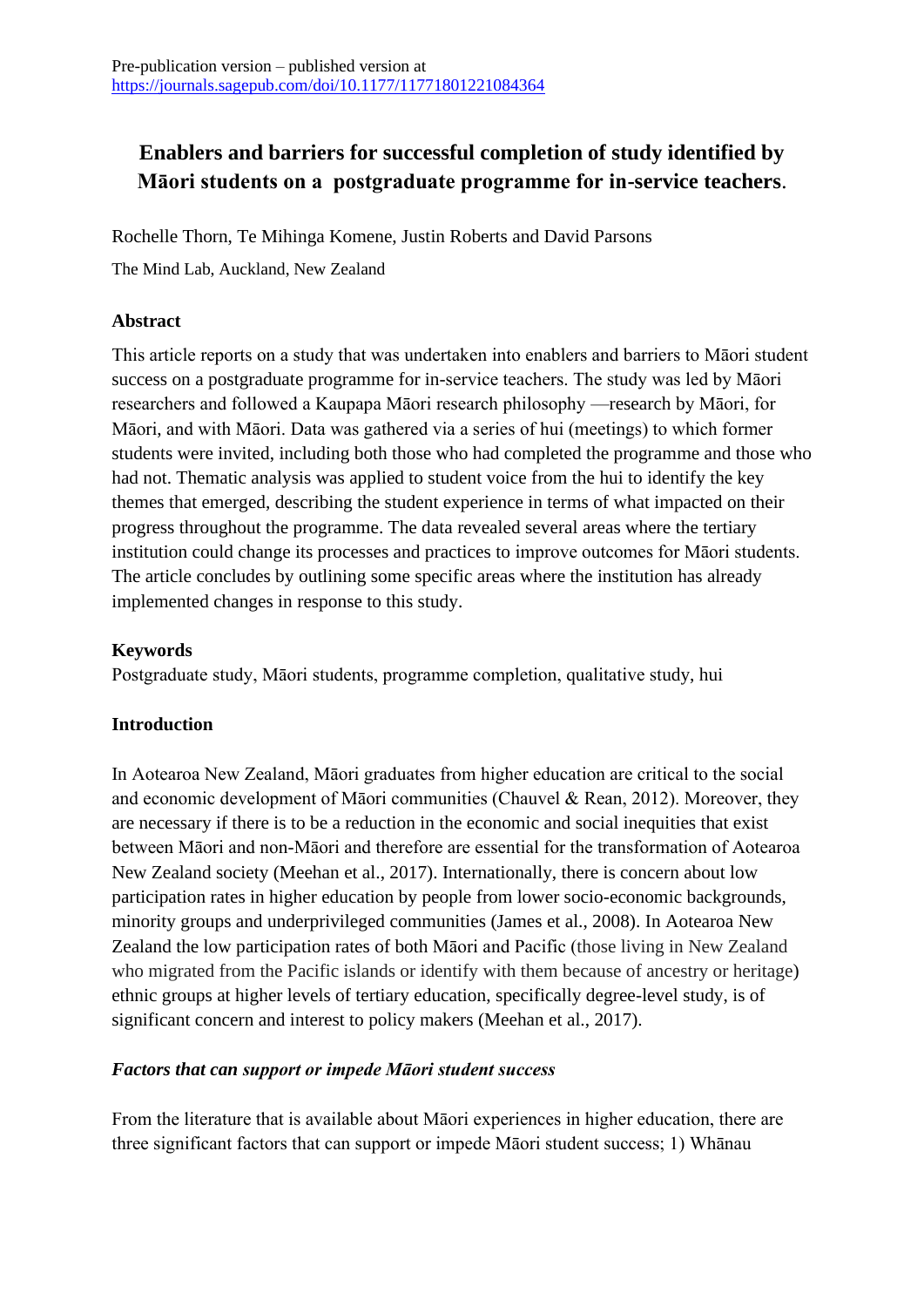(family) and community support and responsibilities; 2) An effective mentorship model within the institution, and 3) Monocultural curricula and institutional practices.

Whānau support can be an important factor in qualification completion, but responsibilities can be a significant barrier, "there is a pull when family calls for help and the studies go on the back burner while decisions and help are put into place**"** (Theodore et al., 2017, p. 126).

Whānau barriers to the successful completion of higher education include those with young families; solo parents who did not have access to support to care for their children whilst studying; caring for sick family members; and extended family commitments and responsibilities —including hapū (sub-tribe) and iwi (tribe) responsibilities. Theodore et.al (2017) highlight the multiple and interrelated responsibilities for some students that serve as a hindrance to programme completion, "Multiple demands. Employment, partner, children, house maintenance, injury, church, community, sports coaching" (p. 126).

Kidman, Chu, Fernández and Abella (2015) argue that those Māori students who identify whānau responsibilities as a critical factor is due in part to the fact that Māori students, both undergraduate and postgraduate are, on average, older than their non-Māori counterparts. This is a characteristic that is not uncommon amongst Indigenous students. For example, Pidgeon (2008) identifies that Indigenous peoples within Canada also tend to be, on average, older than non-aboriginal students, and thus tend to have family commitments and responsibilities which impact upon the ways in which they can engage with their studies. Despite whānau being identified as a challenge to successful completion of higher education, whānau as an enabling factor has also proven to be a critical factor in the success of Māori students in a range of tertiary level programmes of study. For many students, being one of the first in their family to complete tertiary level study and thus being role models for their whānau, are significant motivating factors (Kidman et al., 2015; Mayeda et al., 2014; Theodore et al., 2017).

For Māori students, whānau as an enabling factor is an approach that has been applied strategically by some tertiary providers to engage and support Māori learners, and has proven to be a critical success factor for Māori students in tertiary level study (Richardson et al., 2014). The provision of on-and-off-campus whānau for students provides them with a support system, within a cultural framework, whereby their academic, social and emotional needs are attended to (Theodore et al., 2017). Those institutions that have provided this support mechanism have reported significant increases in Māori student achievement such as programme completion and progression through to postgraduate level study (Pihama, et al., 2019; Richardson et al., 2014). In addition, providers have sought and developed strong partnerships with Māori and Pacific communities and, jointly with those communities, focused on developing an on-and-off-campus whānau-based culture that fosters Māori student success.

Monocultural curricula and institutional practices have been identified as key barriers to Māori students progressing through the tertiary education system (Pihama et al., 2019). Through an investigation into the impact of *white streaming* in higher education, Potter and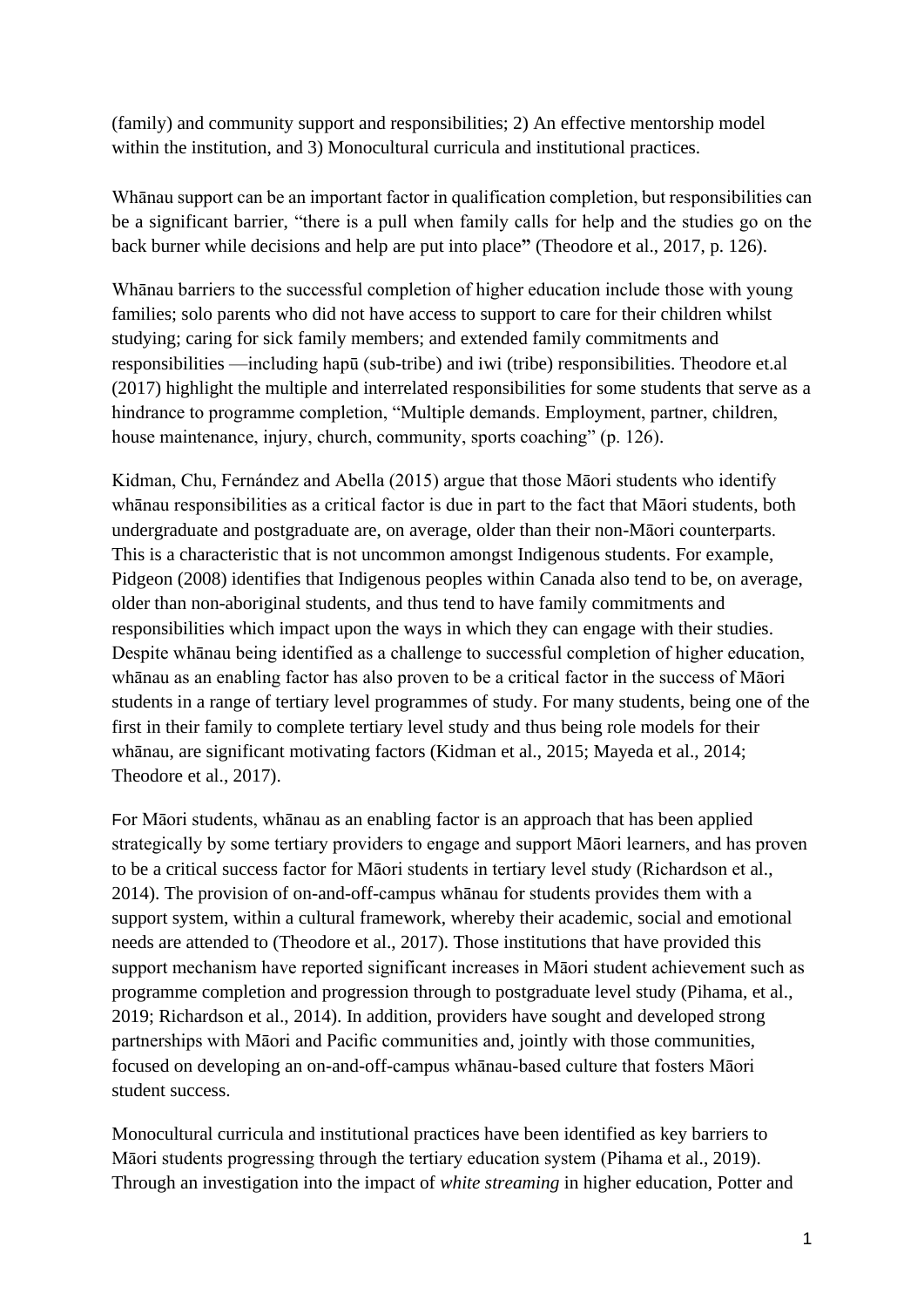Cooper (2016) found there is a significant impact on Māori staff and students when institutions do not provide for and enable culturally located programmes of study and approaches to learning and teaching. Given that Māori students often wish to undertake programmes of study and research framed within Kaupapa Māori — research by Māori, for Māori and with Māori (Smith, 2015) — and other Indigenous methodological frameworks, these tensions can create challenges and barriers to participation and programme completion that their non-Māori peers do not have to contend with (Kidman et al., 2015).

Although it has been argued that a significant factor in driving and promoting Māori student success is peer support (Kuh et al., 2006), the presence of Indigenous academics who serve as role models and mentors and who are a beacon of support for Māori students within the academy are also an extremely important factor in the success of Māori students in their programmes of study (Kidman et al., 2015; Mayeda et al., 2014; Pihama et al., 2019; Richardson et al., 2014; Wilson et al., 2011). Studies have shown that those mentors who offer continuous academic help to mentees provide a strong foundation for academic success (Pihama et al., 2019; Richardson et al., 2014). Programmes of study with a well-established mentor support programme, that insist on "high expectations, high aspirations, high achievements, hard work, collective success and reciprocity, and achieving success in two worlds'' (Wilson et al., 2011, p. 714) have demonstrated a steady increase in Māori student achievement and progression through to postgraduate levels of study (Richardson et al., 2014). Pihama et al. (2019) reiterate this point by stating that "…access to Māori and Indigenous scholars as supervisors, mentors, colleagues and as role models is critical to student success…" (p. 58).

Other identified factors that can act as barriers to Māori student success in higher education include, but are not limited to, financial constraints such as the cost of programmes, resources, travel to and from the tertiary provider and the need to work alongside study; a lack of preparedness for higher education study such as a lack of study and academic writing skills; and general institutional issues such as: administrative challenges, poor advice, and issues with university services and facilities (Theodore et al., 2017).

### *Research context*

Much of the research in this area has been devoted to understanding Māori student transition into higher education programmes, and participation at degree and doctoral level study (Chauvel & Rean, 2012). However, there is a significant gap in the research about those students studying at the levels that lie between these boundaries. This study therefore aims to address the experiences of Māori students who had studied part-time on a Postgraduate Certificate programme. The students in question were all in-service kaiako (teachers) and the programme was related to education. Although it only addresses a single case, this study nevertheless offers insights that may be transferable to other contexts, in particular in the strategies that have been put in place in response to the data gathered in the study.

Unfortunately, Māori student completion of the programme in question has consistently fallen below that of non-Māori since it began in 2014. The most recent data prior to this start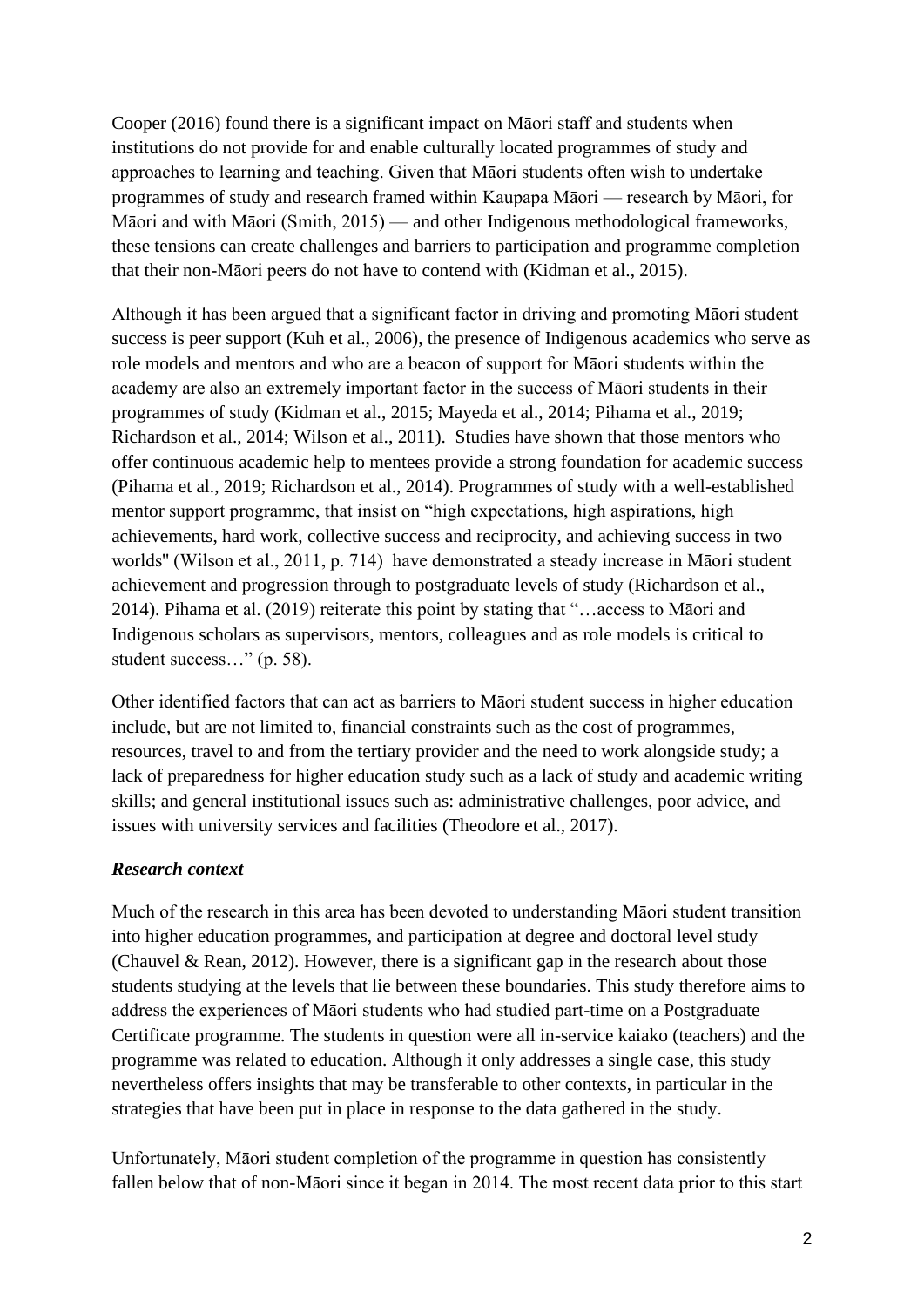of this study derived from the period 2014 to 2019. This is internal data from our own enrolment systems, not publicly available. During this period there were 4,236 enrolments onto the programme, of whom 792 (18.7%) identified as Māori. The overall course completion rate for all students was 84% but for Māori students it was only 71%, a significant variance. There were no differences in policies for acceptance of students onto the programme that might account for this variance. Students were largely in receipt of scholarships and were able to study locally. In addition, all students were qualified teachers studying at an appropriate level so did not lack the requisite academic skills. This suggests that many of the issues raised in other studies did not apply in this case. Available student feedback from internal end-of-course surveys did not reveal obvious issues from factors such as the teaching staff, the course content or the nature of assessment. Unfortunately, Māori students who had withdrawn from the programme early had not been formally surveyed or interviewed, and any informal data regarding their reasons for withdrawal had not been officially collected or analysed. These shortcomings in the data indicated that further research was required. The aim of this research was to identify and understand the factors that had contributed to a lower percentage of Māori students completing the programme compared to that of non-Māori. However, the focus was not only on the barriers to completion but also the enablers for those that did complete. Therefore, the research question that drove this study was:

"What are the enablers of, and the barriers to, study identified by Māori students studying on a postgraduate in-service teacher programme?"

The motivation for this question was to inform change at the institution by identifying which factors were most significant for our students. More broadly, it is hoped that this study contributes to the body of literature that addresses the issues faced by Māori students between undergraduate and doctoral study whose voices have not previously been widely heard in the research literature.

#### **Methods**

The study was carried out in a culturally appropriate way by a primarily Māori research team who had an established and sustained relationship with many of the participants involved in the study who had been enrolled in —and most had completed— the programme related to the study. Two members of the research team had been facilitators on the programme, while the other two were Pou Ārahi and Pou Whirinaki (Māori colleagues' positions at the tertiary institution). Data was gathered through a series of hui held at different locations to which these participants were invited. The Kaupapa Māori research philosophy was based on the following principles:

- manaaki: support, encouragement and care
- rangatiratanga: leadership, accountability, agency and authority
- ako: reciprocity of teaching and learning; culturally preferred pedagogy principle
- pono: truth, honesty, integrity and transparency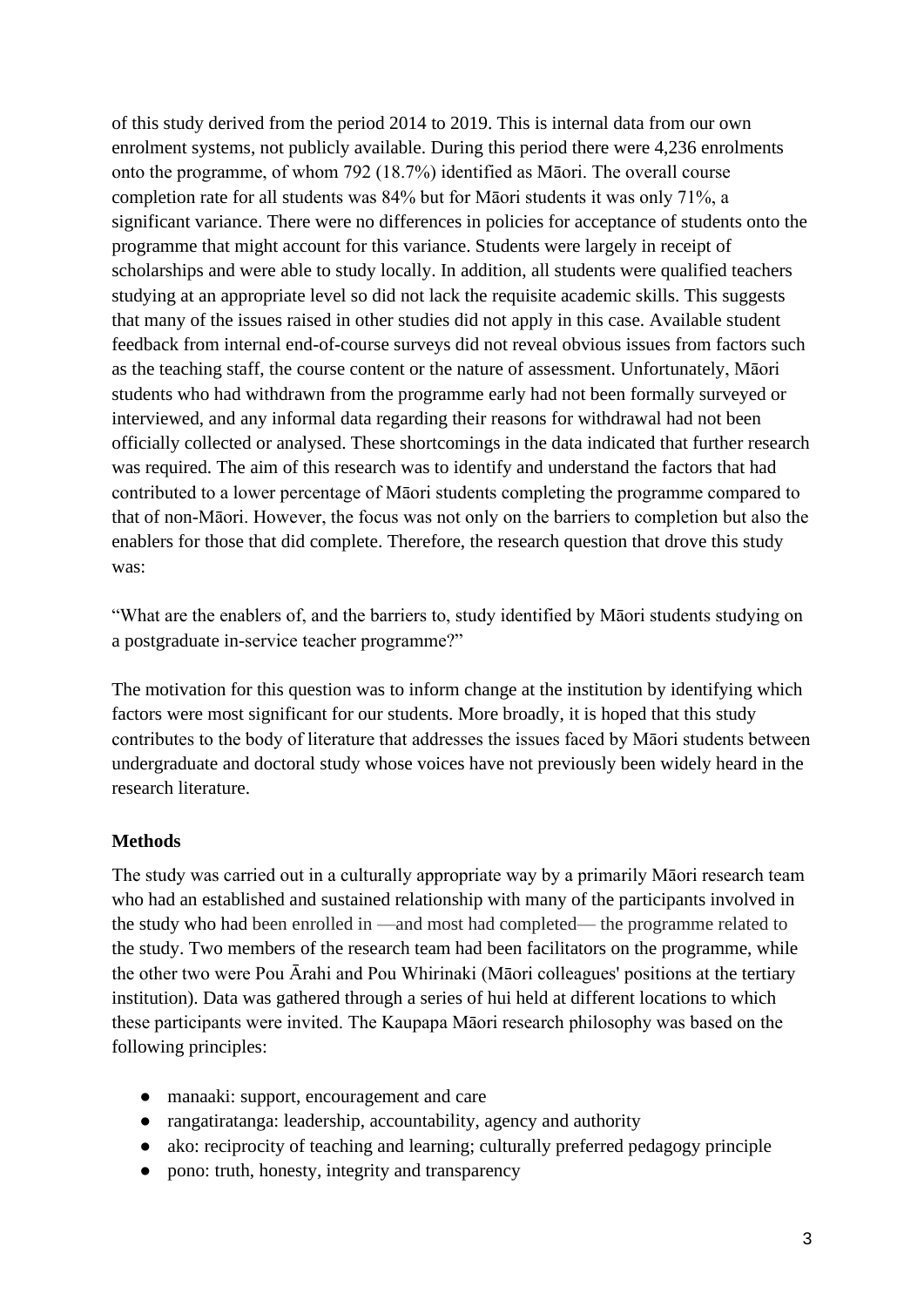Here, we align aspects of our methodology to these four principles. Manaaki was at the centre of our research practice. As some of the participants had not completed the qualification itself, it was vitally important that the research team provided a safe and caring space for the participants to share their whakaaro (ideas). This was enabled through multiple ways; where possible, the hui were conducted in the local town or city of the kaiako (teacher) and at their school or kura (Māori medium school setting); each hui was facilitated by a member of the research team who had a professional and ongoing relationship with the kaiako that attended the hui; and through following tikanga {customs) appropriate to the participants and as guided by the lead facilitator or the kura who hosted the hui. All hui began with karakia (affirmation), mihimihi (introduction) and the sharing of kai (food), giving the research team and kaiako time to connect before entering into the sharing of whakaaro stage of the hui. The hui were predominantly unstructured to allow for kaiako to share their whakaaro in a manner determined by themselves.

Rangatiratanga in the context of this research study is most directly interpreted as selfdetermination. A clear message from Smith (2015) under this principle is that participants should not be the "objects" of research but should be "subjects in a meaningful way" (p. 50). This is why the data was gathered in regional hui, where researchers and participants were engaged in mutual respectful conversation and the outcomes were guided by the participants.

The purpose of this study was for the participants to share with the research team their experiences on the programme; the challenges they were faced with; and ways in which the institution and the programme could better meet their learning needs and address the challenges they identified. Therefore, in this manner ako was practised as it was vitally important to the research team that any changes to the programme or institutional practices post research project— were identified, informed and guided in a reciprocal manner by participant whakaaro and feedback.

Underpinning the entire process was pono. The research team communicated the purpose of each hui —and the research project— in both Māori and English to the participants. It was important for the team to clearly articulate our approach and why we were conducting the hui in the manner that we did. All Māori former students were invited to be participants and collaborators in the research project knowing that our long-term goal was to provide a programme to meet the aspirations they had for themselves and their learners.

In addition, the study design included two researchers who were fluent in te reo Māori (the Māori language), therefore enabling participants to contribute in te reo whenever they wished, though it should be noted that most of the conversation that took place was in English.

We were able to gather data from four hui; three face-to-face and one online. The online hui was not our first choice in terms of a Kaupapa Māori approach but was necessary to enable participants to attend who were not close to a face-to-face hui. Table 1 shows the number of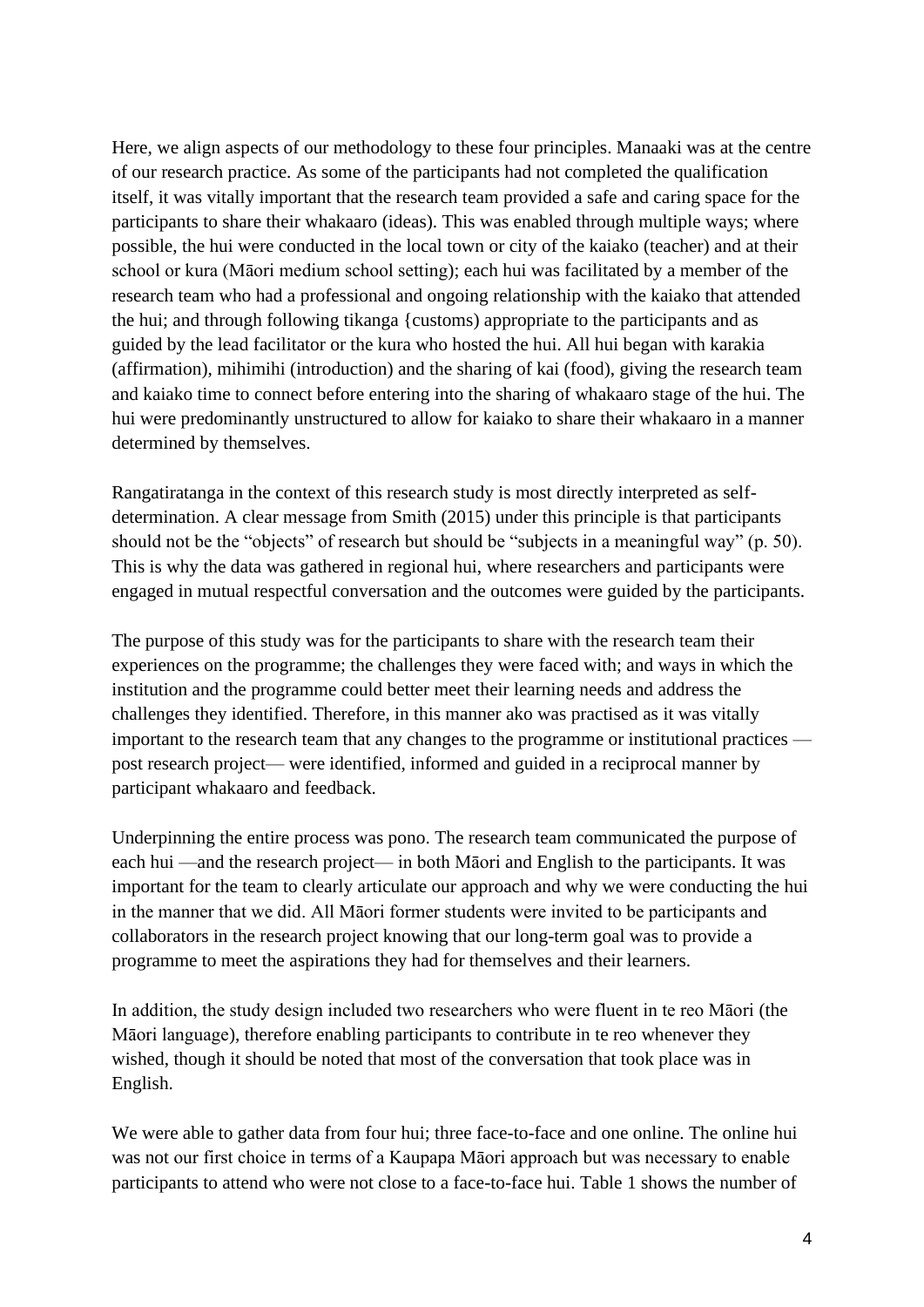participants in each hui location, including how many had completed the programme. The participants were predominantly female —reflecting the teaching profession in general— and most had completed the programme. Age is not included in the demographics, but all participants were mature students (over 25).

| Hui Location            | No. of Participants                   | <b>Completed Programme</b> |
|-------------------------|---------------------------------------|----------------------------|
| Auckland                | $6(5 \text{ female}, 1 \text{ male})$ | $3(2)$ female, 1 male)     |
| <b>Palmerston North</b> | 3 (female)                            | 3 (female)                 |
| Wellington              | 3 (female)                            | 3 (female)                 |
| Online                  | 13 (12 female, 1 male)                | $11(10$ female, 1 male)    |
| <b>TOTAL</b>            | 25 (23 female, 2 male)                | 20 (18 female, 2 male)     |

**Table 1.** Details of hui (meeting) participants

The hui were recorded and there were two researchers in each. Where both researchers took notes, the te reo Māori speaker's notes were used as the primary source of analysis, supplemented by notes from the other researcher where additional ideas had been recorded. Having gathered qualitative data from the hui, the synthesis and interpretation of that data followed standard approaches to qualitative analysis, where categories are derived inductively using constant comparison to describe and explain social phenomena (Pope et al., 2000). Given that the categories were emerging rather than predetermined —the categories were not decided in advance of the analysis— a four-step process was followed: 1) coding the data based in emerging topics, 2) organising the codes into emerging categories, 3) organising the emerging categories, and 4) recording the categories and adding quotations that represent each category (Efron & Ravid, 2014). Following grounded theory terminology used in Auerbach and Silverstein (2003), we refer to repeating ideas identified in the responses to code important topics, grouped into themes to show the emerging categories, from which theoretical constructs emerge by the organisation of these categories. Repeating ideas have been identified using descriptive coding (Miles, Huberman & Saldaña, 2014). Consistency in the coding process was ensured by beginning the analysis collaboratively, with all researchers analysing a single transcript.

#### **Results**

In the initial constant comparison phase, 132 statements made by participants were identified that expressed an idea related to the focus of the study. These were iteratively interpreted until 30 repeating ideas were identified. From these repeating ideas, five themes emerged from which three constructs have been proposed that may assist in deriving actions from the outcomes of the study. Table 2 shows a summary of this analysis, with the number of sources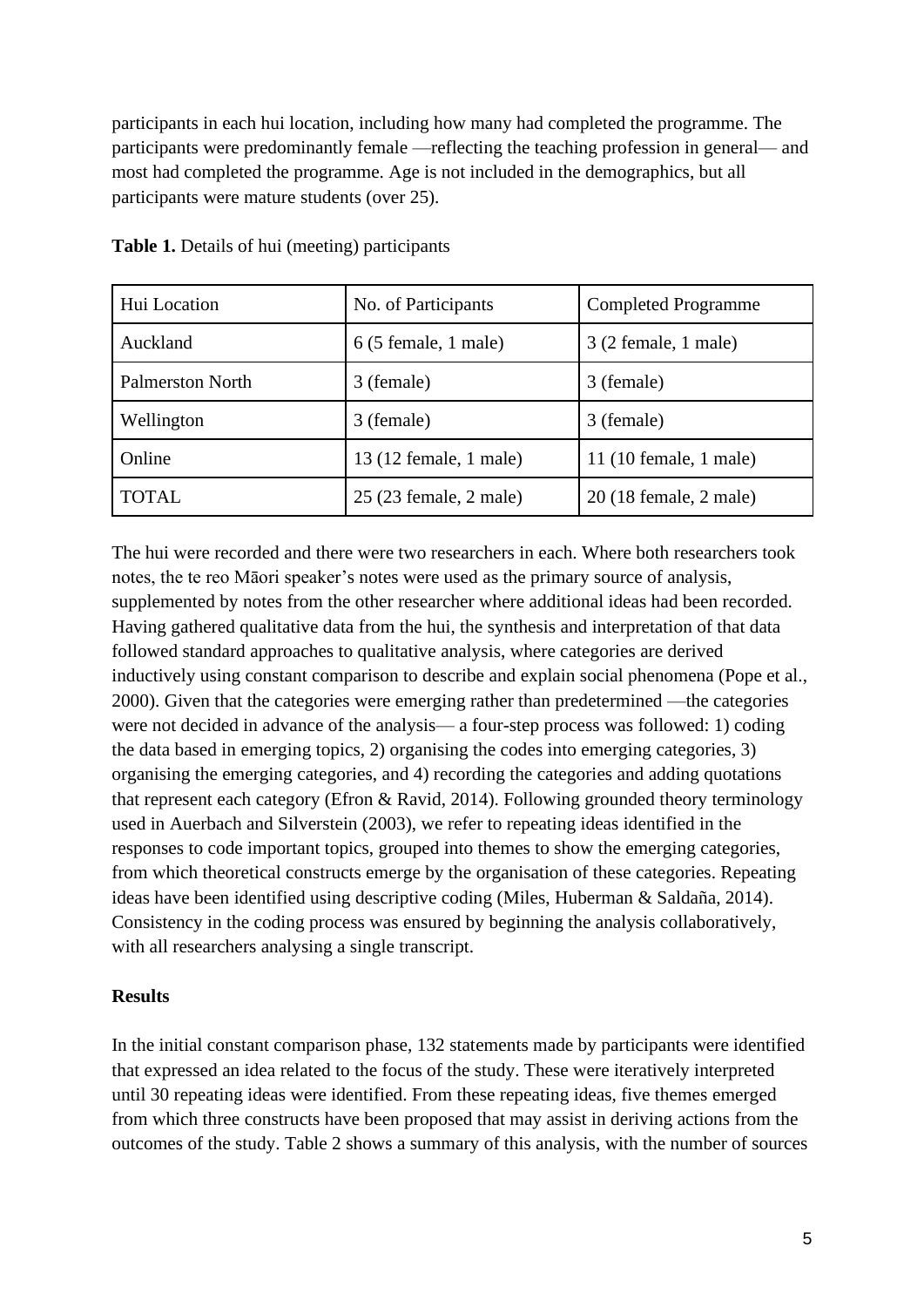for each repeating idea shown in the *Number of Mentions* column. For each theme, the total number of repeating ideas mentioned for that theme is also indicated.

| Constructs                                                             | <b>Themes</b>                                        | Repeating Ideas                                           | Number of<br>Mentions |
|------------------------------------------------------------------------|------------------------------------------------------|-----------------------------------------------------------|-----------------------|
| Personal, social and<br>cultural factors                               | External<br>challenges<br>faced by<br>Māori students | Whānau-Whānau (family is<br>at the forefront) way of life | 18                    |
|                                                                        |                                                      | Feelings of isolation                                     | 4                     |
|                                                                        |                                                      | Challenges in the work<br>context                         | 3                     |
|                                                                        |                                                      | Feelings of being<br>overwhelmed                          | 5                     |
|                                                                        |                                                      | Academic challenges                                       | 10                    |
|                                                                        |                                                      | Accessibility of resources                                | $\overline{4}$        |
|                                                                        | Total mentions for this theme                        |                                                           | 42                    |
|                                                                        | Drivers for<br>participation                         | Convenience                                               | 3                     |
|                                                                        |                                                      | Engagement                                                | $\overline{2}$        |
|                                                                        |                                                      | Having a pathway                                          | $\overline{2}$        |
|                                                                        |                                                      | Personal and professional<br>development                  | 6                     |
|                                                                        |                                                      | Wanting to complete                                       | 6                     |
|                                                                        | Total mentions for this theme                        |                                                           | 19                    |
| <b>Institutional factors</b><br>impacting on the<br>student experience | Mechanics of<br>programme<br>delivery                | Delivery mode                                             | $\overline{4}$        |
|                                                                        |                                                      | Intensity                                                 | 4                     |
|                                                                        |                                                      | Study materials                                           | 3                     |
|                                                                        | Total mentions for this theme                        |                                                           | 11                    |
|                                                                        |                                                      | Flexibility in time for<br>completion of qualification    | 3                     |

**Table 2.** The repeating ideas, themes, and constructs from the study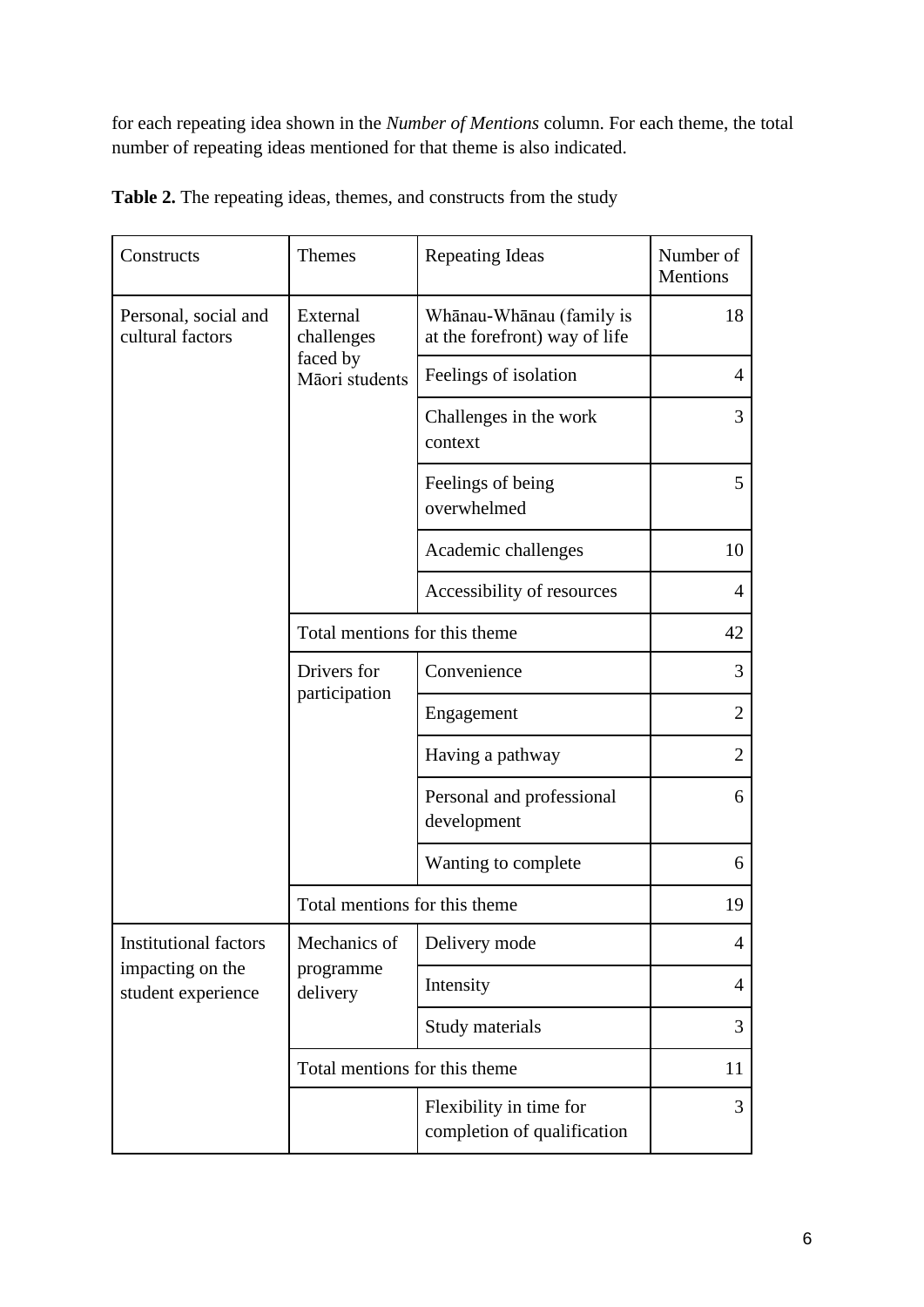|                                                                                                  | Support from<br>the Tertiary<br>Institution                  | Importance of follow up              | 3              |
|--------------------------------------------------------------------------------------------------|--------------------------------------------------------------|--------------------------------------|----------------|
|                                                                                                  |                                                              | Post study connections               | $\overline{2}$ |
|                                                                                                  |                                                              | Responsiveness                       | $\overline{2}$ |
|                                                                                                  |                                                              | Support given by the<br>facilitators | 6              |
|                                                                                                  | Total mentions for this theme                                |                                      | 16             |
| The shared space of<br>institutional and<br>student factors and<br>the interface between<br>them | Connecting to<br>a collaborative<br>community of<br>practice | <b>Building relationships</b>        | 3              |
|                                                                                                  |                                                              | Connecting online                    | 3              |
|                                                                                                  |                                                              | Creating a learning<br>community     | 5              |
|                                                                                                  |                                                              | Importance of collaboration          | 3              |
|                                                                                                  | Total mentions for this theme                                |                                      | 14             |
|                                                                                                  | Cultural<br>aspects of<br>content and<br>delivery            | Lack of Māori staff                  | $\overline{4}$ |
|                                                                                                  |                                                              | Māori research and<br>pedagogy       | 4              |
|                                                                                                  |                                                              | Importance of language               | 6              |
|                                                                                                  |                                                              | Cultural dissonance                  | 6              |
|                                                                                                  |                                                              | Learning preferences                 | 5              |
|                                                                                                  |                                                              | Cultural context of learning         | $\overline{2}$ |
|                                                                                                  |                                                              | Focus on Māori                       | 4              |
|                                                                                                  | Total mentions for this theme                                |                                      | 31             |

At the highest level of analysis, three constructs emerged. From the student perspective, the first construct we identified was *personal*, *social and cultural factors*. Themes within this construct relate to what Māori students bring to their learning experience, to which educational institutions must respond if they are to meet the needs of these students. The second construct we identified was *institutional factors impacting on the student experience*, which encompass the intrinsic barriers and enablers to student success that are embedded in the operations of the institution. However, these are not discrete constructs and the interaction between them is complex. As a result, we identified a third construct of *the shared space of institutional and student factors and the interface between them*. It was clear from the themes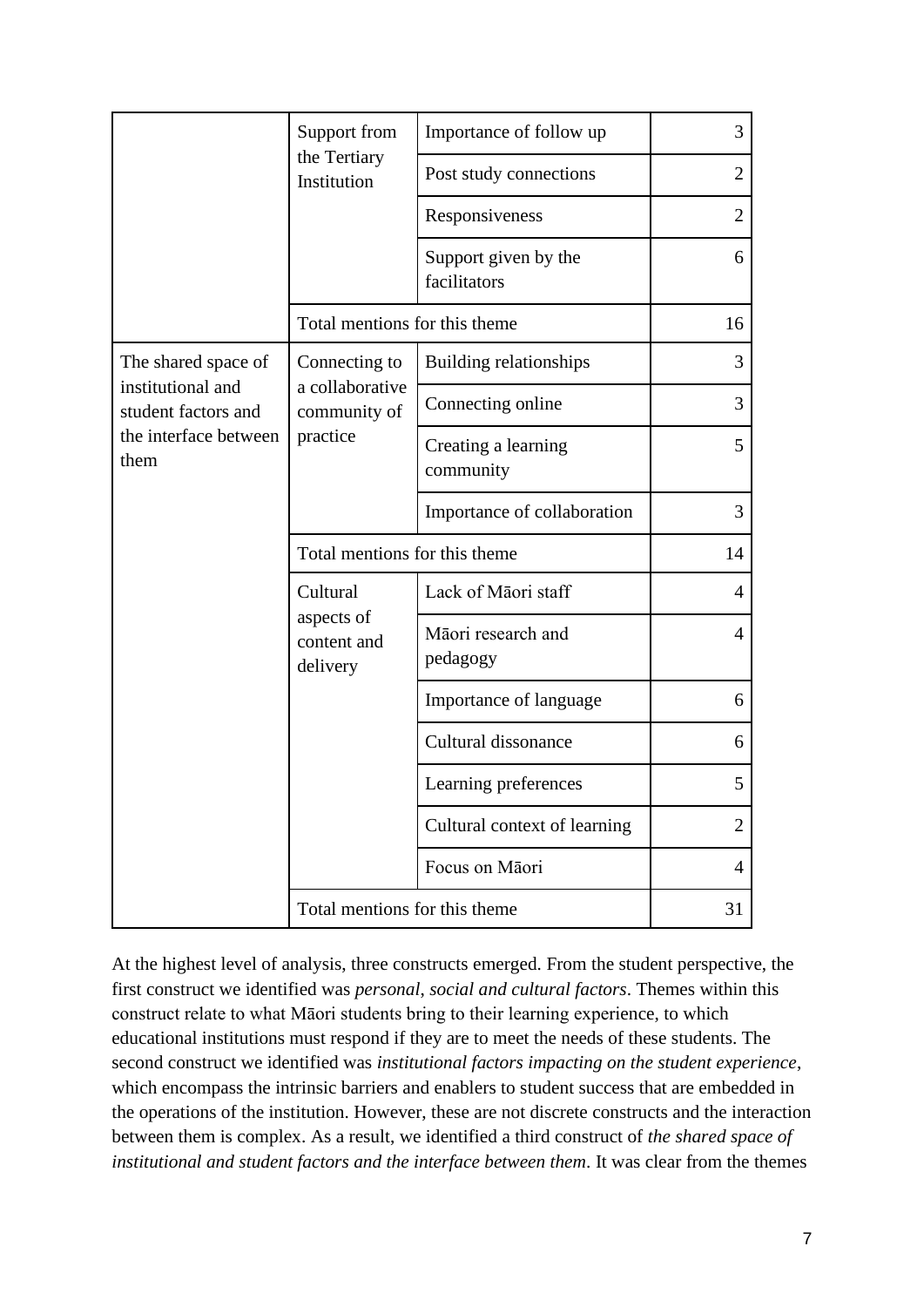within the other two constructs that there was some dissonance in the space between them and that the institution was in several ways not meeting the needs of Māori students, in particular in the theme of *cultural aspects of content and delivery*.

In the following sections we explain how each of the five themes were arrived at by illustrating the repeating ideas that were induced from the data and combined to form these emergent themes. Given the constraints of the ethics approval given for this study to ensure the anonymity of participants, only the location of the hui that the speaker attended is indicated for each of the quotes that are used to illustrate each theme.

# *Personal, social and cultural factors*

The first two themes come under the construct of personal, social and cultural factors.

### *External challenges faced by Māori students*

This section of the data analysis focuses on those challenges that were for the most part external to the mechanisms of the programme itself. A significant repeated idea that emerged is that of the *whānau-whānau way of life*. This relates to the care and support of the immediate and extended whānau of the participants but also their sense of responsibility to their students and their whānau, and the wider school community.

Our whānau-whānau way of life is a real demanding drain (Auckland).

Every kid in my school is my flesh and blood (Auckland).

Many of the participants struggled to find a balance between their professional and personal lives to set aside the time to dedicate to their postgraduate journey as there is no clear delineation between their work and personal lives. There was also the recognition that this simply is the experience of kaiako Māori.

Wearing a lot of hats, how to find that balance when we want to do well? (Auckland).

…carry the whole community for all tikanga, reo, Māori resources, kapa haka; pushing tamariki [youth] Māori to show them how to stand proud (Auckland).

Although these responses do fall under the theme of *challenges* it is important to acknowledge that these responsibilities to whānau and the wider community of the school, or kura, or hapū, or iwi, should not be considered as a *barrier* to success within the programme. Some participants felt this was an aspect that had to be unnecessarily justified.

Felt like we needed to justify how we teach 24/7, not just 9-3pm (Palmerston North).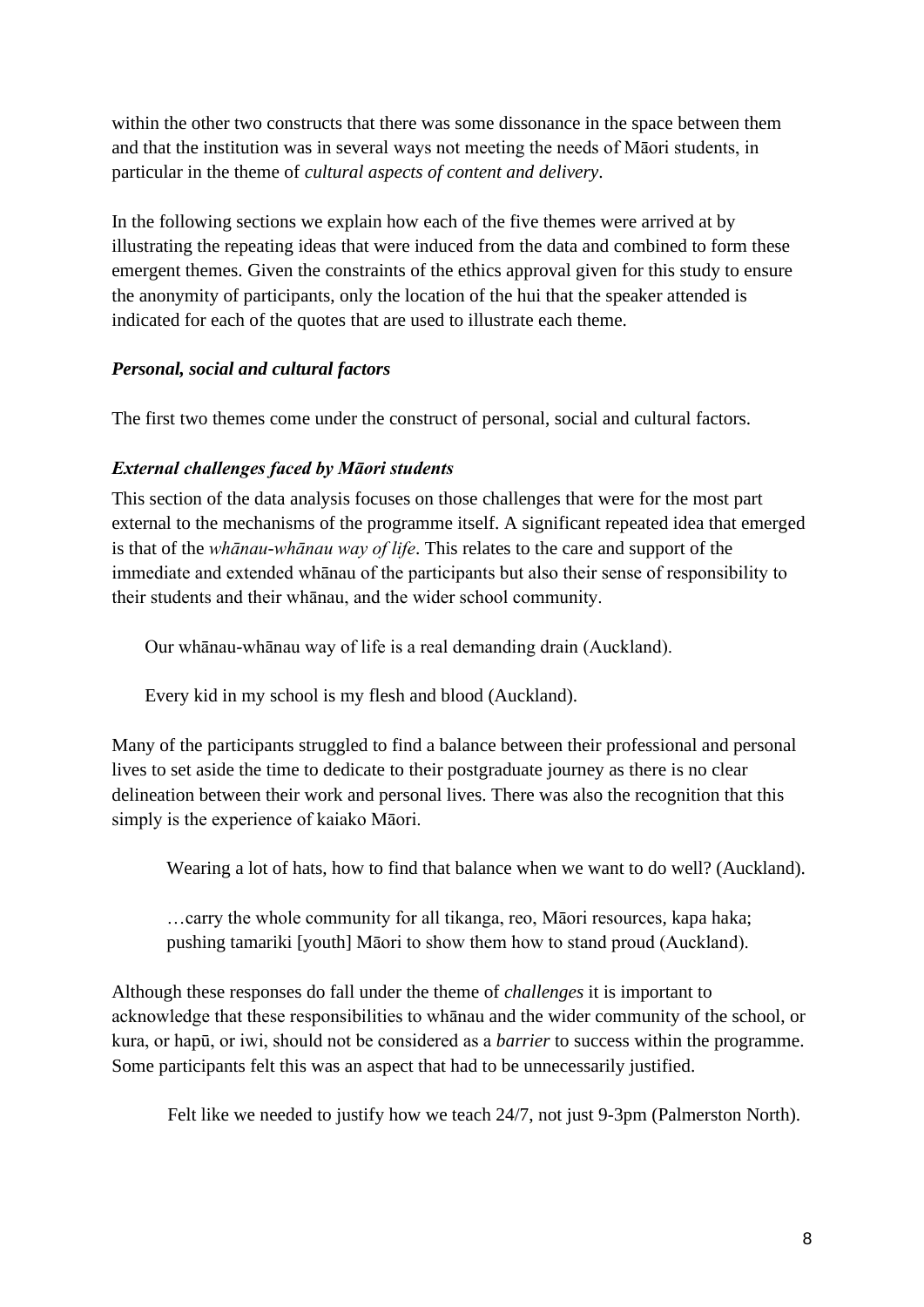An additional repeated idea which posed a challenge to engagement in the programme was *feelings of isolation*, referring to their experiences both within and beyond the programme

…feeling of isolation and looking for that support…(Auckland).

Lonely - I need someone to talk to (Palmerston North).

One person was the only Māori in the class - she spoke from her perspective, however others did not understand this and she felt isolated (Online).

and in some cases, as the only teacher within their school or kura enrolled on the programme:

Samoan bilingual unit, etc. only Māori teacher in the kura at the time, no support (Auckland).

Although mentioned rarely, the repeated idea of *challenges in the work context* is one worthy of note, where some kaiako described tensions within the kura which served as a challenge to engaging with the programme or their ability to implement learnings from it.

not acknowledged at school that digital learning is important for our students; I want to make sure that they come out learning and progressing (Auckland).

Another repeated idea was *feeling overwhelmed* by the demands of the programme and the postgraduate experience, which in turn led to a sense of disconnection.

...groups were still streams ahead of me so always felt like catching up... (Auckland).

"You can get overwhelmed when you see others well ahead of you when you haven't got anything done; can get too much (Auckland).

The repeated idea of the programme being academically challenging is not unique to Māori students but could be a contributing factor in them feeling isolated and overwhelmed within the programme.

it is a postgraduate programme and you will be academically challenged (Wellington).

you want it to be perfect, and there's all this new information can be quite overwhelming (Auckland).

The final repeated idea of accessibility of resources highlights challenges that add to the workload of kaiako Māori — the ability to access relevant resources to support their areas of study: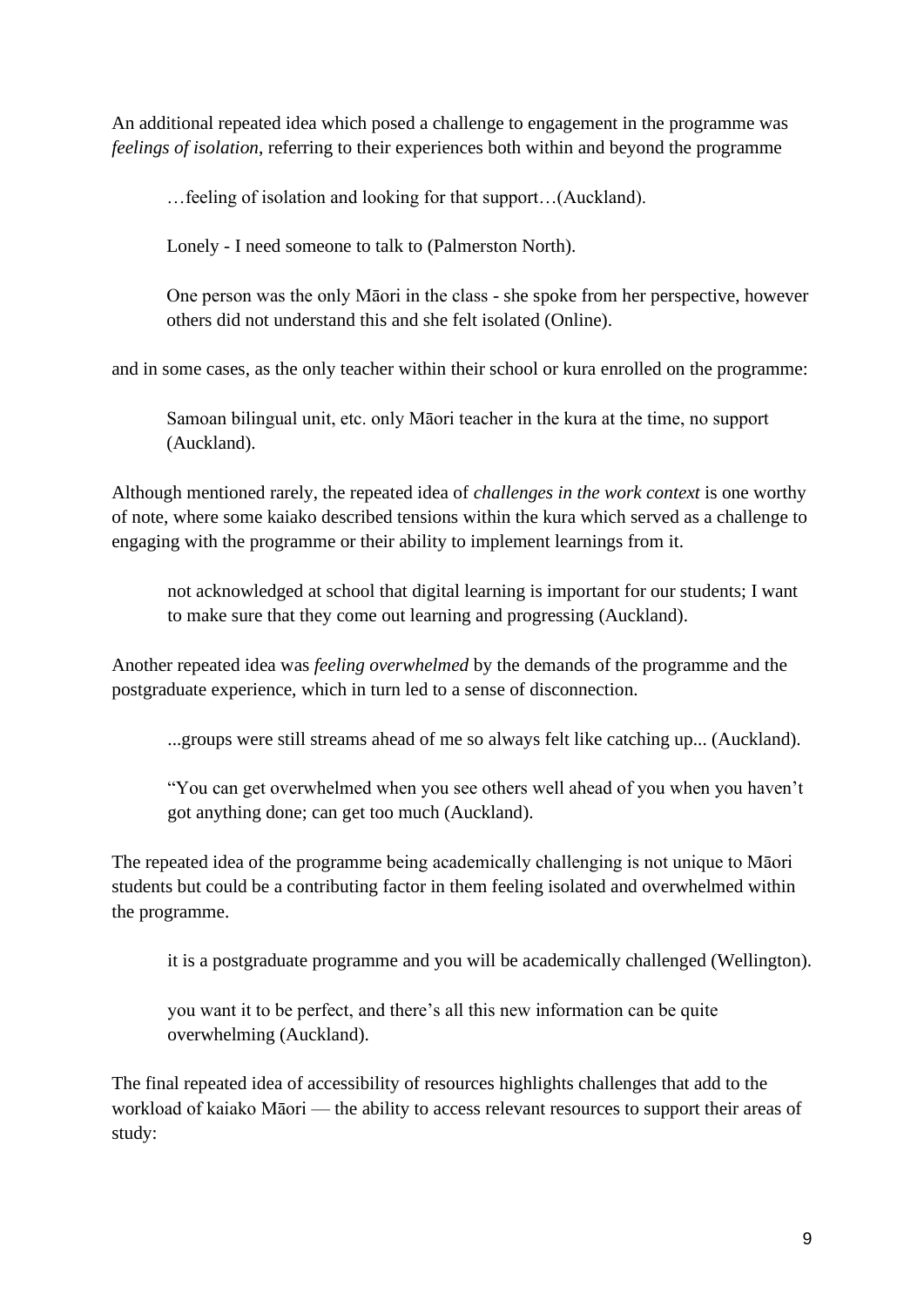Accessible resources, e.g., online resources. Knowing the skills on how to navigate. Māori Land Court to access kōrero [discussion] of our tūpuna [ancestors] (Palmerston North).

A further resource related challenge is the limited teaching resources that exist for kaiako Māori to access —limited in relation to their non-Māori speaking colleagues.

Mainstream has all the resources, we make do with what we've got. Word of mouth is the biggest resource (Palmerston North).

In summary, the most prevalent of the repeated ideas relating to external challenges was that of the whānau-whānau way of life. That kaiako Māori have an abundance of responsibilities both within the school or kura they work within and their personal lives will not change and is a key understanding that the institution needs to be cognisant of when designing pastoral and academic support programmes for their students. In addition, flexibility around assessment and programme completion may also better support these kaiako towards successful completion of the programme. It is vitally important that institutions understand these are not additional responsibilities that can be set aside at any given time and to consider that it is the support systems and processes of the institution that may need adapting to ensure Māori student success is not compromised.

# *Drivers for participation*

The *drivers for participation* theme emerged from several repeating ideas where participants expressed their reasons for wanting to engage with the programme originally, and also for wanting to remain in the programme to completion. In terms of the repeating idea of "convenience", this related to accessibility, both physical and financial:

Being after school was awesome (Auckland).

Kāore he utu! Funding available to do the course for free (Auckland).

Repeating ideas related to "engagement" reflected both personal commitment and the commitment of leaders, which emphasised that participation may not be only an individual decision to make.

If you're passionate about something, it just falls out (Palmerston North).

Would the team have been successful if the leader hadn't been on board? (Wellington).

Although only expressed by two participants, the repeating idea of "having a pathway" is nevertheless worthy of note. This relates to the opportunity for graduates from the Certificate programme to progress to master's study: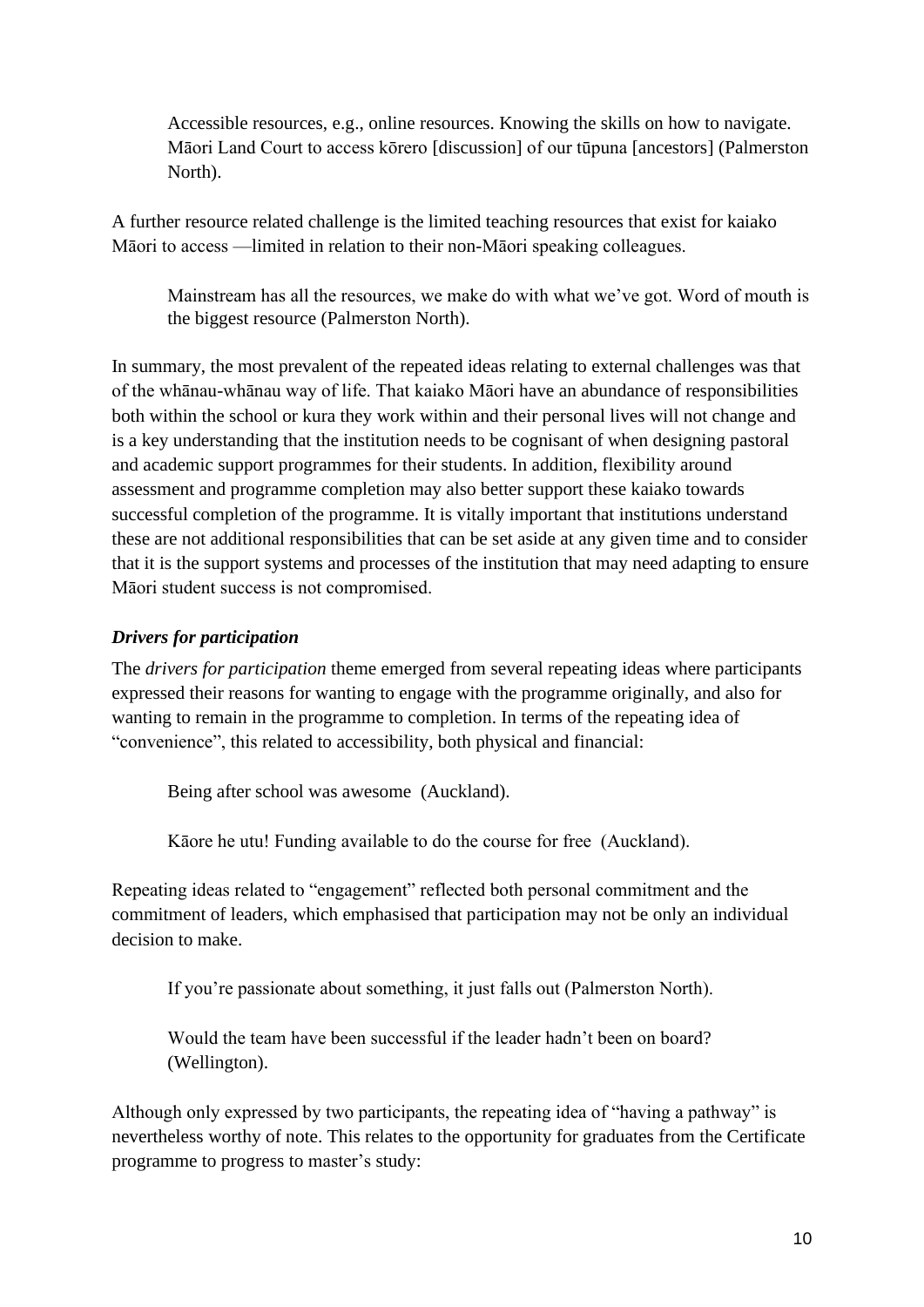Offering a next step (Auckland).

It should be noted that the three repeating ideas described so far only encompassed a small number of responses. The final two ideas in this theme were more widely expressed. The first of these was "personal and professional development", which covered both the specifics of content and the broader development of pedagogy. The content focus was primarily on the digital technologies coverage of the programme:

Be able to take the kids in the 21st century, the practical stuff. Keeping on top of what's happening out there (Palmerston North).

This ability to help their own students to develop contemporary skills was linked to the opportunity for the participants to develop their own skills through hands-on professional development:

Hautūtūtanga [discovery through the eyes of a child] - to have a little play with things (Auckland).

Learning some specific skills and knowledge so I can do my job better (Palmerston North).

Beyond this applied skill and content focus was a broader concern with developing pedagogical practice, including the participants' relationships with their students:

enhance the teaching and learning (Palmerston North).

learnt to know how things were going with our students (Auckland).

Beyond the reasons that related to individual skills development, there was also an element of leadership strategy in the idea:

It was important that I do this, as I wanted the kura to move in a certain direction. I wanted to grow kaimahi [workers] in a certain way and what would be effective going forward (Wellington).

The final repeating idea in the "drivers for participation" theme was the concept of "wanting to complete":

Ensuring completion was important for us (Wellington).

This is something that reveals some tensions between the original motivation to participate in the programme and the challenges faced by students in remaining engaged with the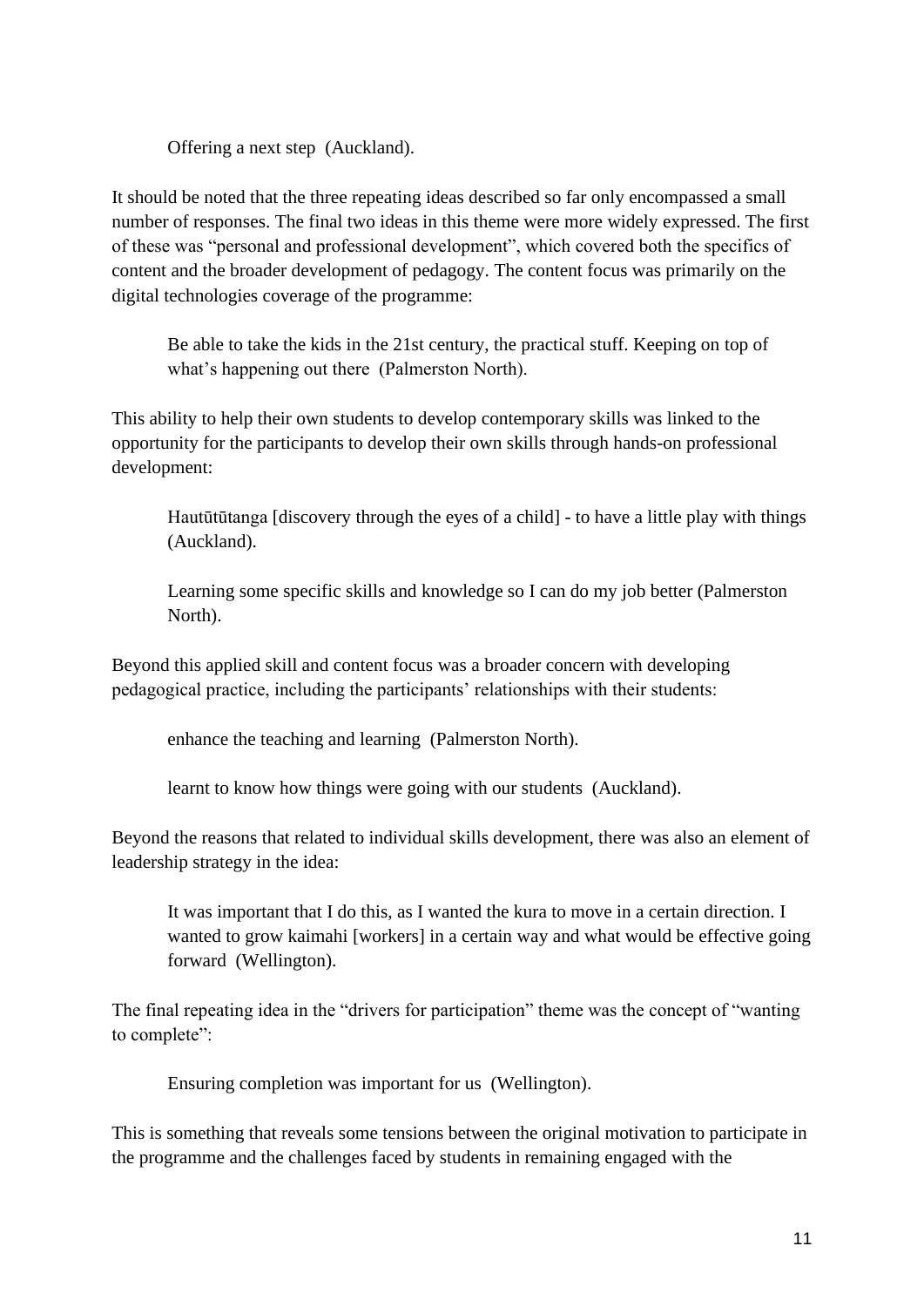programme over time, as outlined in some of the previous themes described in this analysis. One revealing quote from a student who had failed to complete the programme was:

I really want to finish the course but don't know how to (Auckland).

And the related, more direct, question of

Where to next for us that didn't finish that want to? (Auckland).

Several of those who had not completed expressed a desire to

get back on the horse (Auckland).

Another student expressed a question that was important for the institution to take on board, again echoing the challenges faced by students already described in previous themes:

How do we reach out to all those people who want to complete and couldn't in the past due to a lot of reasons? (Auckland).

The overall messages from this theme were twofold. First, the programme is seen by participants to offer valuable support in developing digital skills, more effective pedagogies and something that resonates with the passion of teachers for developing their practice. Second, this passion and interest can become frustrated by a range of factors that leave students feeling that there is no way forward to success. The challenge that emerges for the institution is to ensure that those who have been unable to complete the programme, for whatever reason, have the support, guidance, and opportunity to do so at a later date.

### *Institutional factors impacting on the student experience (construct)*

The second construct identified from the themes within the data was the institutional factors impacting on the student experience.

# *Mechanics of programme delivery*

The first theme that emerged in this construct was the *mechanics of programme delivery* managed by the institution. From the institutional perspective this interface is shaped by several factors, including compliance with external accreditation and funding regulations, as well as internal decisions made about programme design and assessment and the details of schedule, content, delivery mode and individual assessments. One area of focus was the delivery mode, and the relative values of face-to-face and online learning. It should be noted that all these students had enrolled in a blended delivery model where they had experienced both types of delivery. The face-to-face components were highly valued by some, who appreciated the opportunity to:

speak kanohi ki te kanohi [face-to-face] for feedback (Auckland).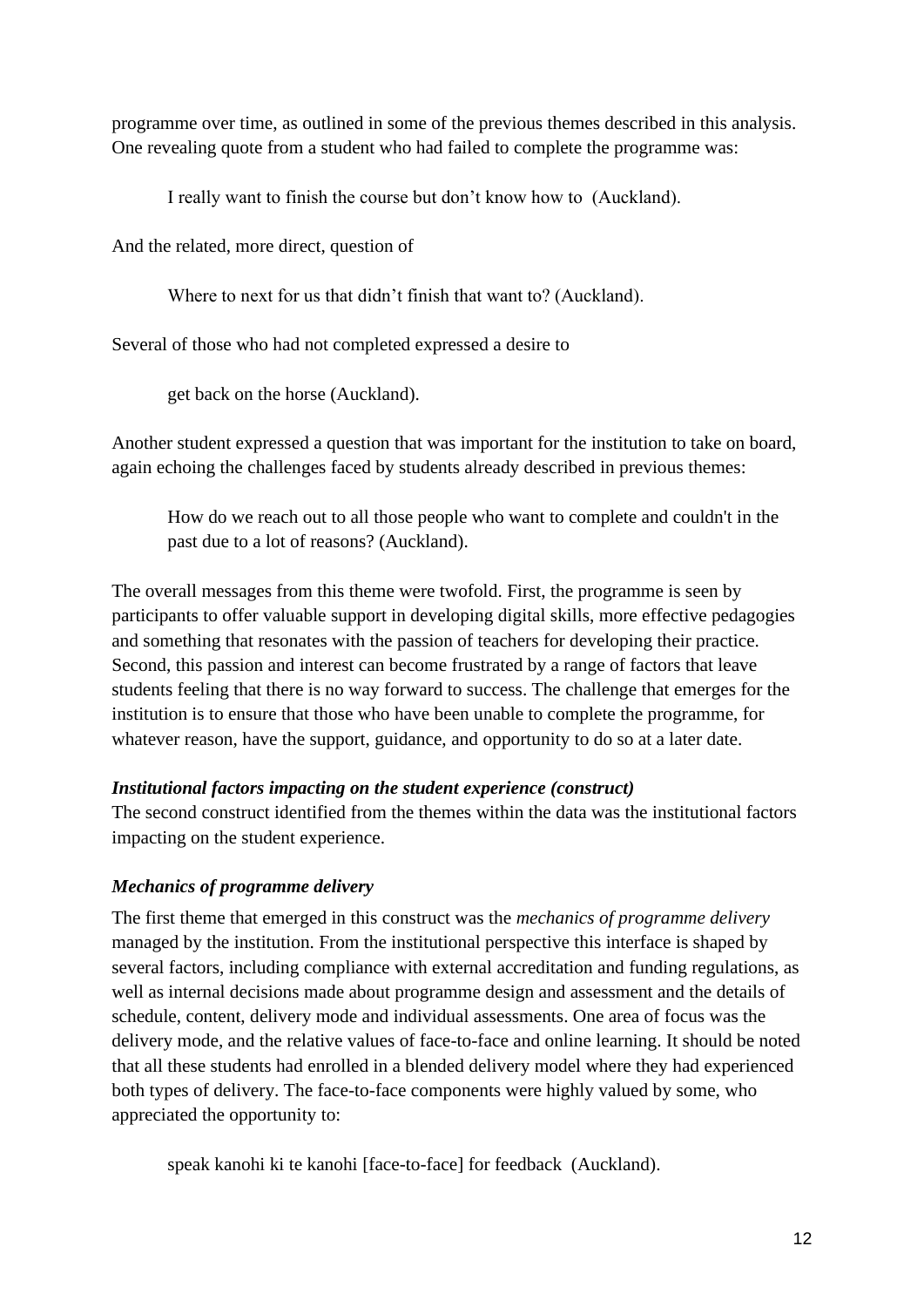On the other hand, some also recognised the value of online study, which:

made it easier to just sit down and work by myself (Auckland).

However,

being online gives us opportunities but doesn't suit all of us (Wellington).

A significant area of omission in terms of the delivery mode identified by participants was that the programme is not offered in te reo Māori, which would offer a completely different framework for learning. Another repeating idea that emerged within the programme delivery theme was the "intensity of the learning experience", particularly during the first half of the programme, which was delivered face-to-face. It was felt that there was:

too fast a pace going through each topic (Palmerston North).

and that

every week there was a different topic - sometimes we needed to spend longer on topics (Wellington).

The impact of this intensive pace was that there was not enough time for reflection, and that the material needed to be separated by opportunities to produce some reflective work:

We didn't have a lot of opportunity to feed back to each other. We would have liked to have the time to do that - I learnt from others. Allow somewhere in the course to consolidate thinking and learning (Wellington).

A related issue was the amount of time spent on individual topics, particularly technologies:

Whatever tool we're going to need to know how to use, teach us how to use it properly (Auckland).

A final repeating idea under this theme was related to the study material provided. Although some aspects of the study materials have proved useful, for example:

having templates was a bonus to get over the mental blocks (Auckland).

There were suggestions that more of a

support system (Palmerston North)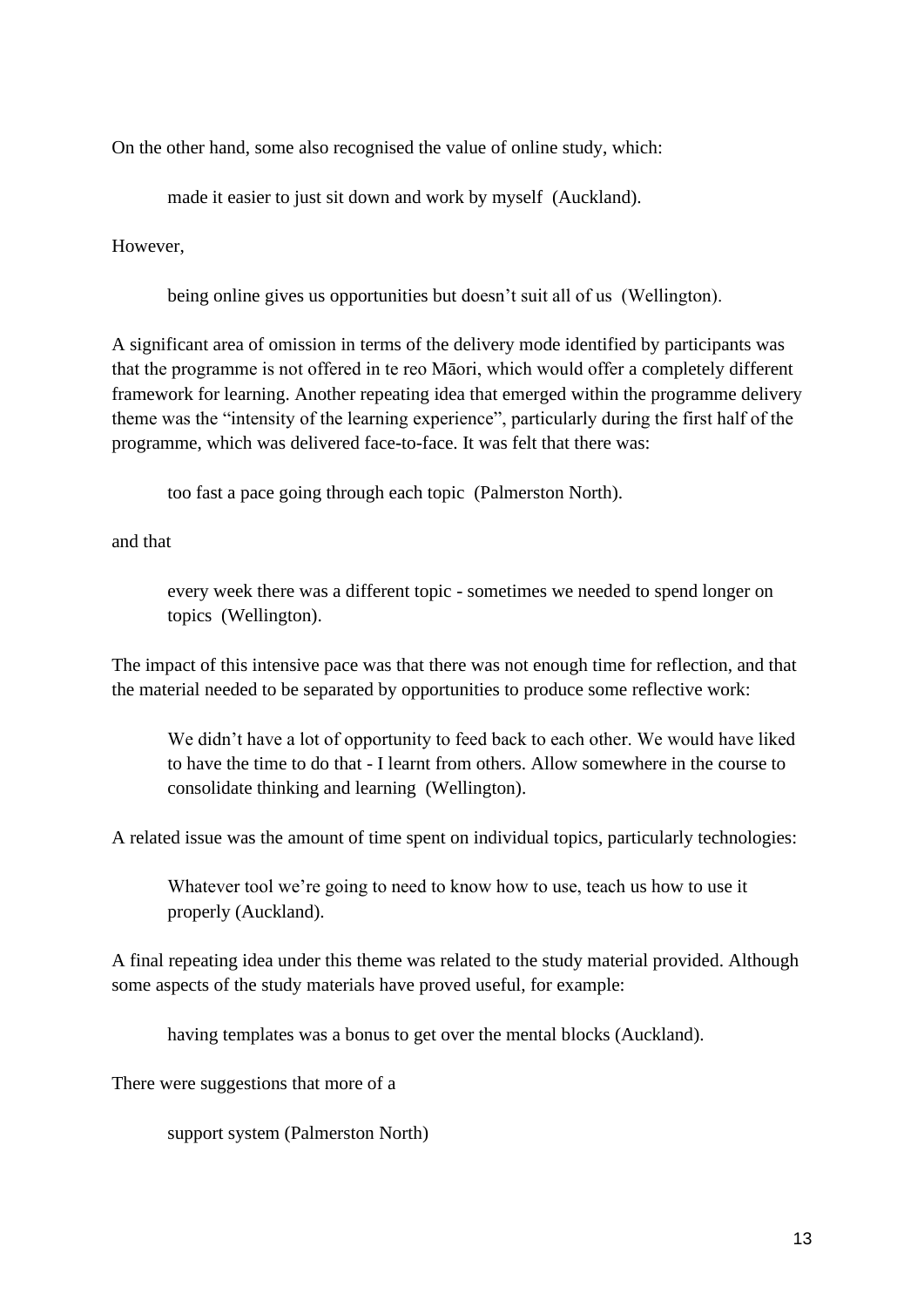was needed for resources, the library, knowledge etc., with suggestions such as having a study guide or even a book.

It was clear from the ideas within this emergent theme that although there were some areas that would be challenging for the institution to quickly address, such as revising aspects of a programme approved by external bodies, and resourcing te reo Māori delivery, there were also many areas where the mechanics of programme delivery could be improved to provide a better experience for Māori students.

# *Support from the tertiary institution*

In the emergent theme *mechanics of programme delivery* described above, our hui participants were concerned with aspects of the structures and processes through which the content of the programme itself was delivered. Another emergent theme that was identified was equally about the relationship between the institution and its students; *support from the tertiary institution*. Unlike the content-related ideas in the previous theme, the focus here is on the way that the institution supports students, both through its processes and through the nature of the relationships that its staff form with students.

Several participants expressed dissatisfaction with the strictness of the enrolment timeframe, with the repeating idea of *flexibility in time for completion of qualification*. Relating to the previously documented theme of *drivers for participation*, the desire to complete the programme is strong, but other factors such as those identified under the theme *specific challenges faced by Māori students* often made it hard for these students to keep up with their intake of enrollment and complete all the requirements in the time available. This also has links to the ideas expressed under the theme *mechanics of programme delivery*, where the intensity of the programme also led to students being unable to sustain engagement with their cohort. Several participants would have liked the opportunity to put the programme on hold for a while and rejoin later. When these types of requests were rejected by the institution,

receiving a flat no was a turn off (Auckland).

Longer term suspension of enrolments was not necessarily the only requested option, however:

If there's a way where you can put things on hold for one or two months, then that will be really helpful (Auckland)

Linked to these struggles to cope with the tight time frame of enrolment was the desire to have more direct support, emphasising the importance of follow up. There was an acknowledgement that without some specific encouragement from the institution, some students may lose their way:

unless there's someone following me up, then I tend to slack off (Auckland)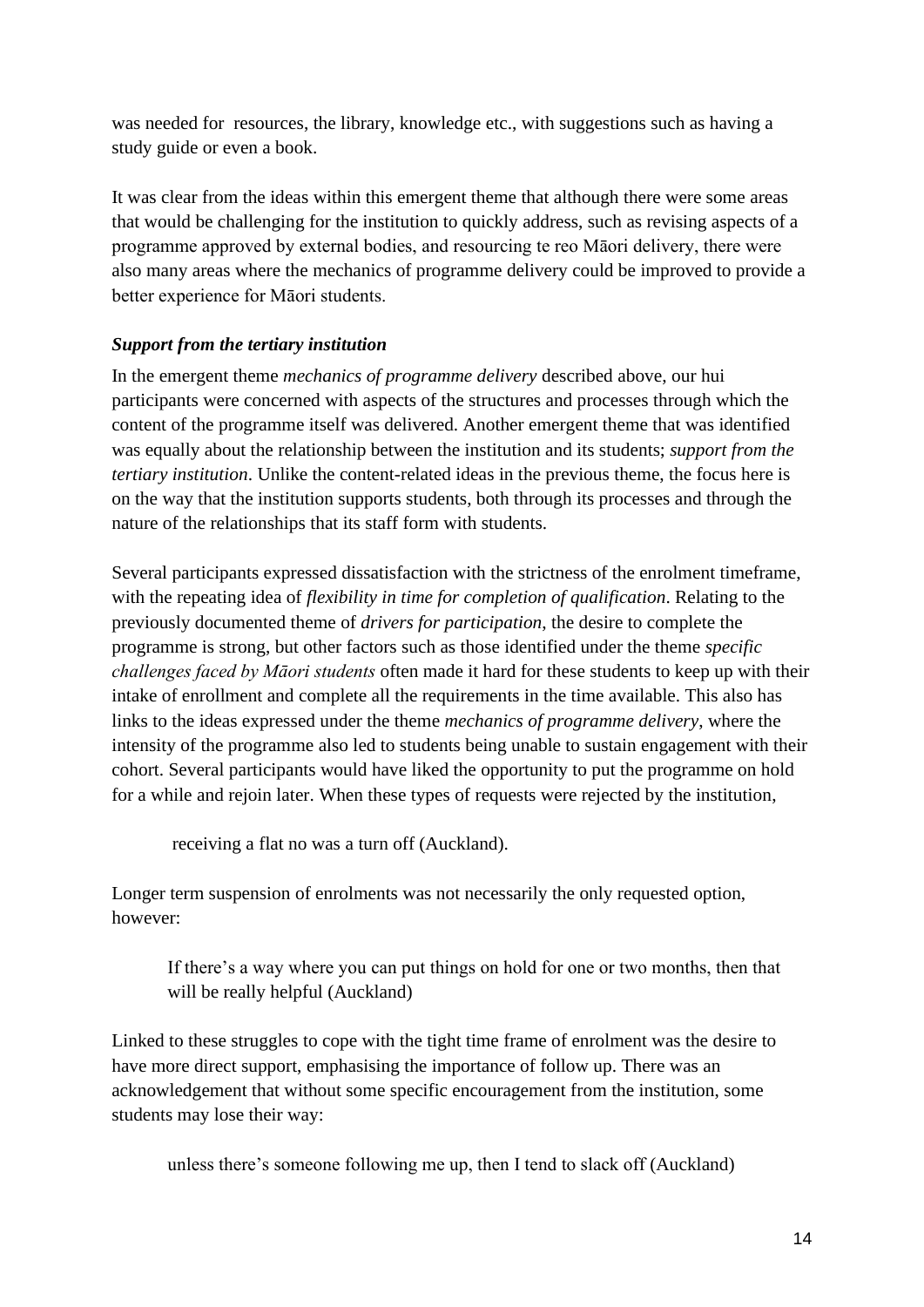Participants suggested that staff need to reach out to students who are not keeping up with their studies:

need someone to ring me and push me (Auckland)

to avoid students losing the opportunity to, for example, resubmit assessments

so the whole year is not wasted (Auckland)

Several participants noted the value of *support given by the facilitators*, which reinforced the need for these relationships to be built and expand beyond what was already offered. The value of

access to the network and facilitators (Palmerston North).

was recognised, while one participant reflected on an occasion when they reached out for help, and had

a good kōrero who showed how to structure the assignment; awesome face-to-face contact (Auckland)

Another emphasised how important it was to have

someone to hold your hand and pull you through to get that focus (Auckland).

In contrast, there have been some negative experiences relating to the responsiveness of the institution's staff, with slow feedback on assignments submitted in te reo Māori and students feeling that offered services to Māori students were:

too out of the way to get help (Auckland)

Some respondents also highlighted a need for those relationships to sustain beyond the scope of a specific programme enrolment, Participants wanted to know, for example:

how many of the staff are still connected, [have] maintained a relationship with the students? (Palmerston North).

The message from our participants under this theme was that, although the staff of the institution were providing some valuable support services to the students, these did not go far enough and were reactive rather than proactive. In addition, the options that were on offer to students to assist them through the programme were not responsive enough to their needs, particularly in terms of not providing sufficient flexibility about completion of the programme. In essence, there is a chain of requirements that begins with the expectations of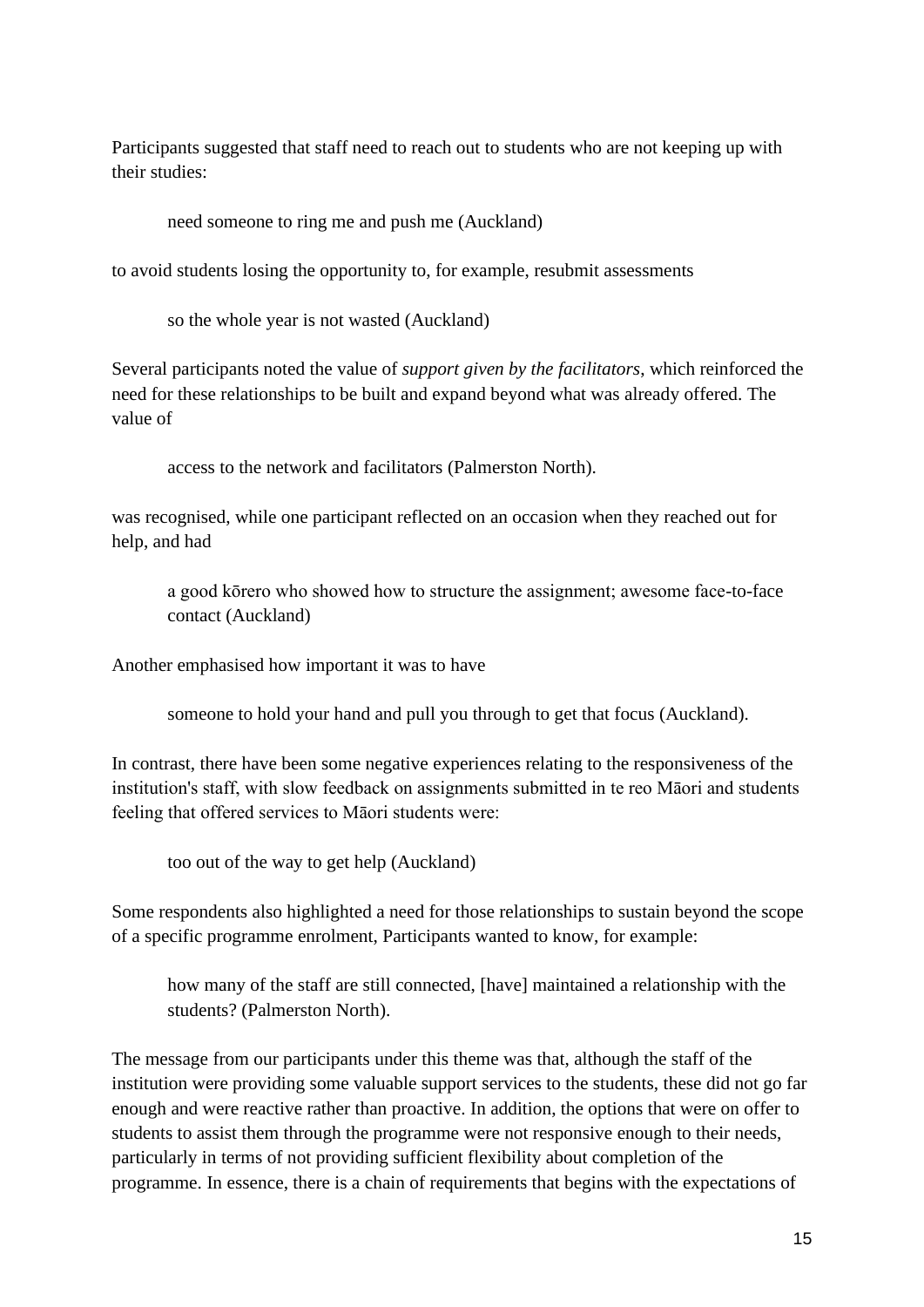students by the institution, including that they will reach out to the institution when they need assistance, but extends to a reciprocal expectation that the institution will reach out to the students in a supportive, rather than dismissive, manner, and be able to provide suitable options to enable students to complete their studies successfully.

*The shared space of institutional and student factors and the interface between them*  The third and final construct identified from the data was the *shared space of institutional and student factors and the interface between them*, which links both of the previous constructs.

# *Connecting to a collaborative community of practice*

The theme of *connecting to a collaborative community of practice* emerged from repeating ideas relating to contributing factors towards engagement and success within the programme. Strong relationships with peers/colleagues and staff of the institution were seen as a key contributing factor to their success:

Maybe have a buddy to get you into that timeframe? e.g., every Thursday I have the DP come over. Someone calling in at this time just to check in. Staff buddy to speak for you and understand you - "this person just needs a bit of time" (Auckland)

The use of online platforms provided a way to seek support from others and also served as a mechanism for accountability.

Slack Channel: helps you to not slack off and you've got to visit it; 13hrs mahi a day; a way of connecting and help (Auckland)

More specifically, some kaiako identified the online platform as a way for those feeling isolated to connect with a learning community.

Connecting online might help those that are isolated (Online)

It was in fact this community of learning that provided some kaiako with support and a sense of 'safety' which enabled them to participate in the programme:

More comfortable in a group (Palmerston North)

For us as a group - we collectively supported each other; persevered together. Needed a headspace (Wellington)

One group of kaiako felt empowered to extend their community of learning to the rest of the staff at their kura, which they identified as success for them, over and above completing the programme.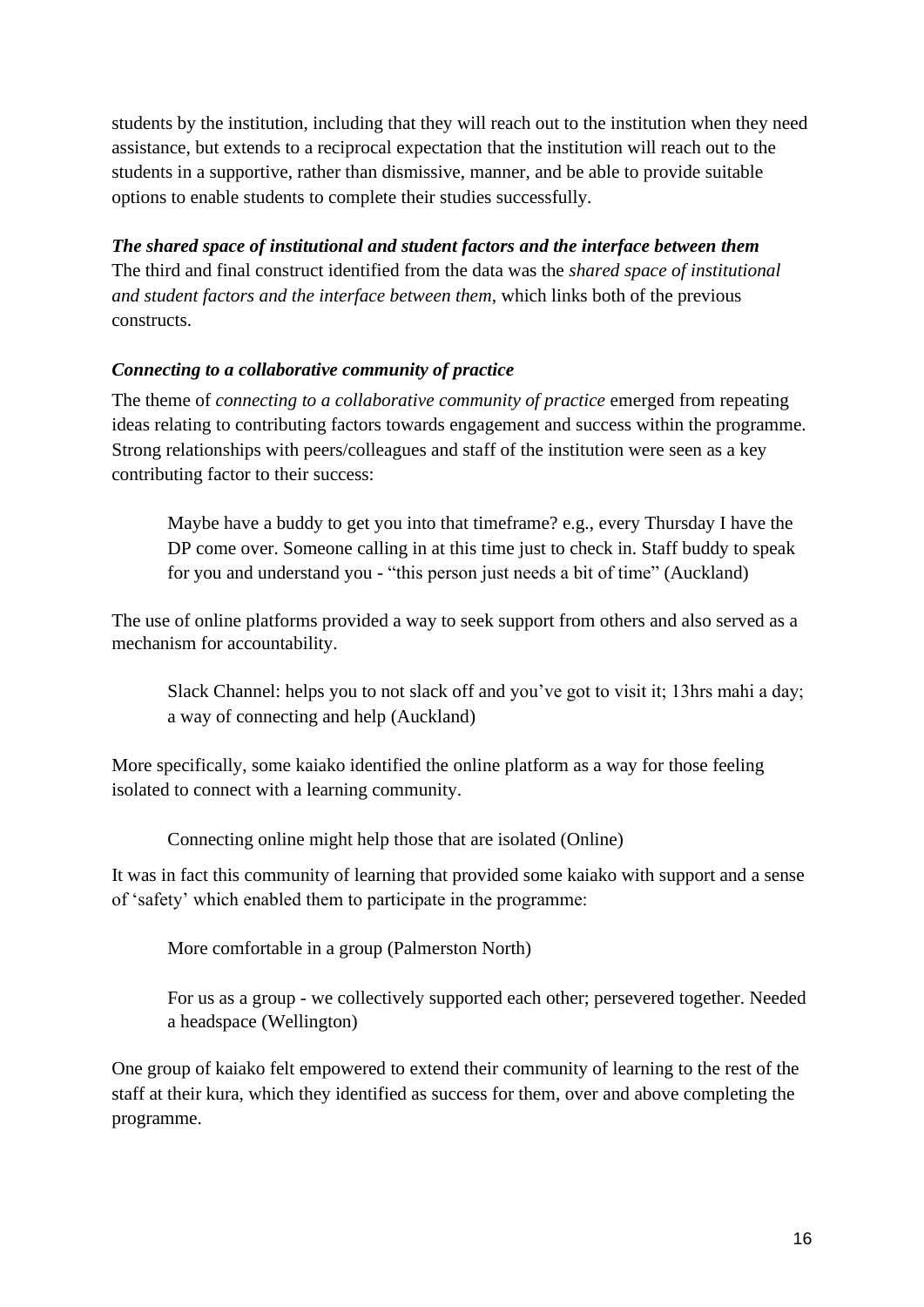We had the space to create a learning community that suited us - our intent was to bring this to our kura, create a community of learning here. This has been the longterm impact of our programme, this is a success for us. Success was enabled through teacher only days, giving planning time/days during the school day to work on the assignments (Wellington).

The kaiako emphasised collaborative practice as being important for their engagement in the programme as it provides them with opportunities to work with and support each other; to build relationships with others on the programme and the 'learning.'

We got a lot out of the collaboration side (Palmerston North).

letting us do assignments collaboratively - this works for us and is *real world*  [emphasis added] (Online).

One repeating idea focused on being able to continue and extend this collaborative practice into their kura.

The collegial support/bounce off ideas/critique each other/commit to timeframes and deadlines and commitments that collaboration was important. Good we were able to take that to our work (Wellington).

Although positive about the opportunities the institution provided for collaborative practice, kaiako did suggest that the institution may want to consider spaces being provided solely for Māori to collaborate with and work alongside each other.

Need to set up spaces where we can connect/have our own context and experiences/our own webinars? (Online).

There is much within the current practices of the institution that supports collaborative practice, the development of communities of practice, also completion of assignments collaboratively as identified by the participants. However, within the current constraints of an English medium delivered programme, it is important that pastoral and academic support groups solely for Māori students are provided by the institution. It is vital these are supported by Māori facilitators who are familiar with the contexts and learning preferences of these kaiako.

# *Cultural aspects of content and delivery*

The theme of cultural aspects of content and delivery relates to repeating ideas where the participants expressed ways in which the programme could better align with their contextual and cultural needs. One significant repeated idea that emerged was the lack of Māori facilitators delivering the programme.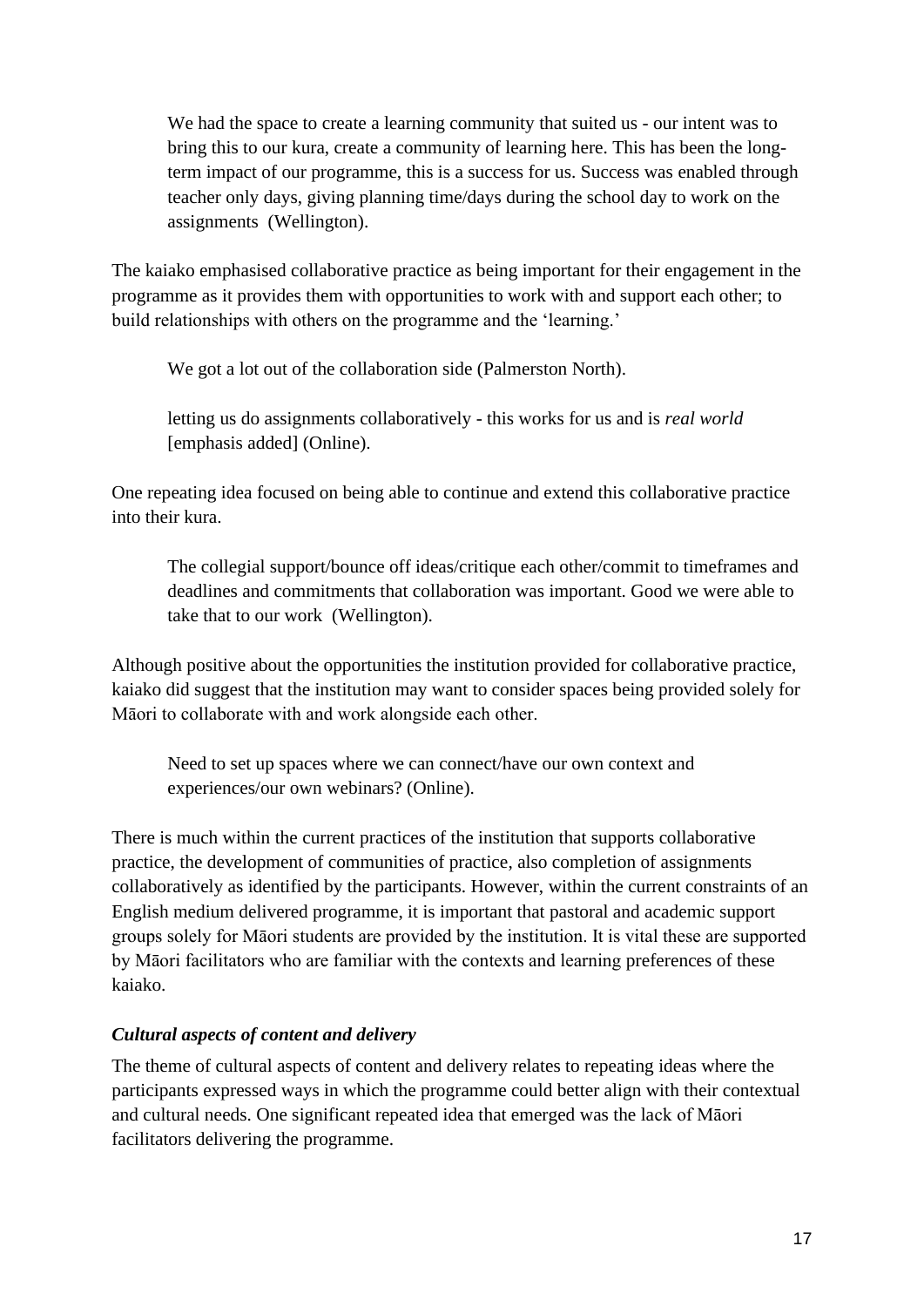Didn't see too many Māori faces as tutors (Online).

[name] was on her own, it seemed she needed more whānau... so she could support us (Online).

For some it was important for them that any content of a Māori kaupapa [principles and ideas for action] needed to be delivered by a Māori facilitator, who could also then facilitate the learning of others within the cohort. It would also mitigate what seemed to be an inauthentic way of incorporating 'Māori' into the programme.

Inclusion of Māori was a tick box/checking box. Would like to see Māori kaiako coming in to teach when the focus might be a Māori kaupapa. i.e., For those that don't understand the concepts, they need a Māori kaiako/expert to help others in the group to understand the concepts (Online)

A lack of Māori facilitators or other staff may also have had a direct correlation to a significant repeated idea of weaknesses and gaps with regard to Māori research knowledge and pedagogies in the programme.

Would like to see more Māori and Indigenous models/frameworks/readings to show different worldviews and perspectives (Online).

Māori pedagogies were not being presented. We strongly recommend that you do this. We are in New Zealand. We want to hear about Māori theory/pedagogy (Wellington).

With a lack of Māori facilitators and an identified gap in indigenous research and pedagogies being present in the programme it is understandable that a further significant repeated idea to emerge was that of a cultural dissonance between kaiako Māori and the institution. Some kaiako focused specifically on a lack of authentic connection and depth of knowledge —on the part of the institution— with Kaupapa Māori aspects that were incorporated into the programme.

Agree with [name] the component was missing… authenticity?... Whakawhanaungatanga [the process of establishing relationships] was missing. Connection not there (Online).

A lot was being lost in translation. Felt like they had a list of answers that they read off of. They weren't responsive to us (Online)

One response focused on kaiako Māori having, at times, to adapt how they worked to enable them to work with others on the programme; but then also choosing to work separately so they would not have to compromise their own learning.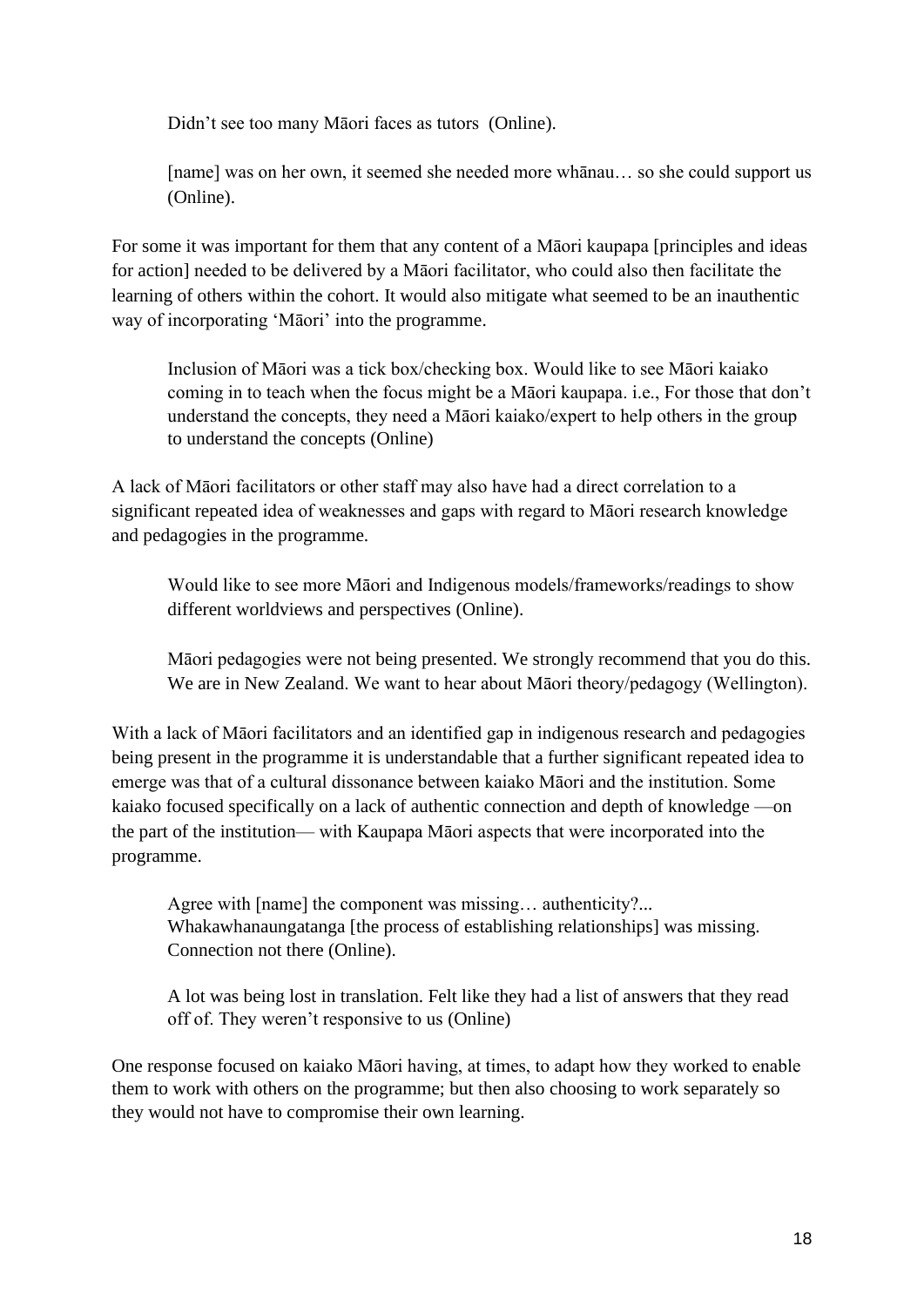Had to change how we worked. Meeting with others who did not understand our context; we worked with those that understood our context; therefore tended to stay in our groups or those that had similar contexts to our own (Wellington).

A further repeated idea was that of the importance of te reo Māori for the engagement of the Māori speaking kaiako. Although an English medium programme, there are aspects of te reo Māori and tikanga incorporated into the programme which was appreciated, however, some participants of the study felt this wasn't necessarily fully committed to by both facilitators and other students on the programme.

Whakataukī [proverbs] needed to be addressed with more depth/authentic connection between the two (Online).

The language you use is really important (Wellington).

Given this is an English medium programme one suggestion was for the institution to provide spaces for Māori speakers to be able to meet as a community of learners to support each other.

Create spaces for reo [Māori language] speakers, can get together and share whakaaro (Online)

Although only a single comment of this type, it is important to note that one kaiako felt that they needed to spend a lot more time explaining context and concepts in their assignments, which in turn impacted on their ability to keep to the word limits set by the programme.

Assignments need to come in te reo Māori - word limits were a challenge as I was needing to explain context and concepts (Online).

A further repeated idea focuses on the learning preferences expressed by those participants in the study. Some participants expressed that missing from the delivery of the programme were some core values that are a vital part of the learning process for Māori learners.

Creating manaakitanga [reciprocal hospitality and generosity] within the classroom/lesson context. More immersion required (Online).

Further repeated ideas centred on the institution engaging with approaches to teaching and learning that would allow them to engage with learning and express their thinking in a variety of ways;

more ways that Māori students can be engaged in the context that allows them to speak, express themselves in technology (Auckland).

Have the kaupapa facilitated by the expert and then an opportunity to discuss it with your peers and referring back with new knowledge and tools (Palmerston North)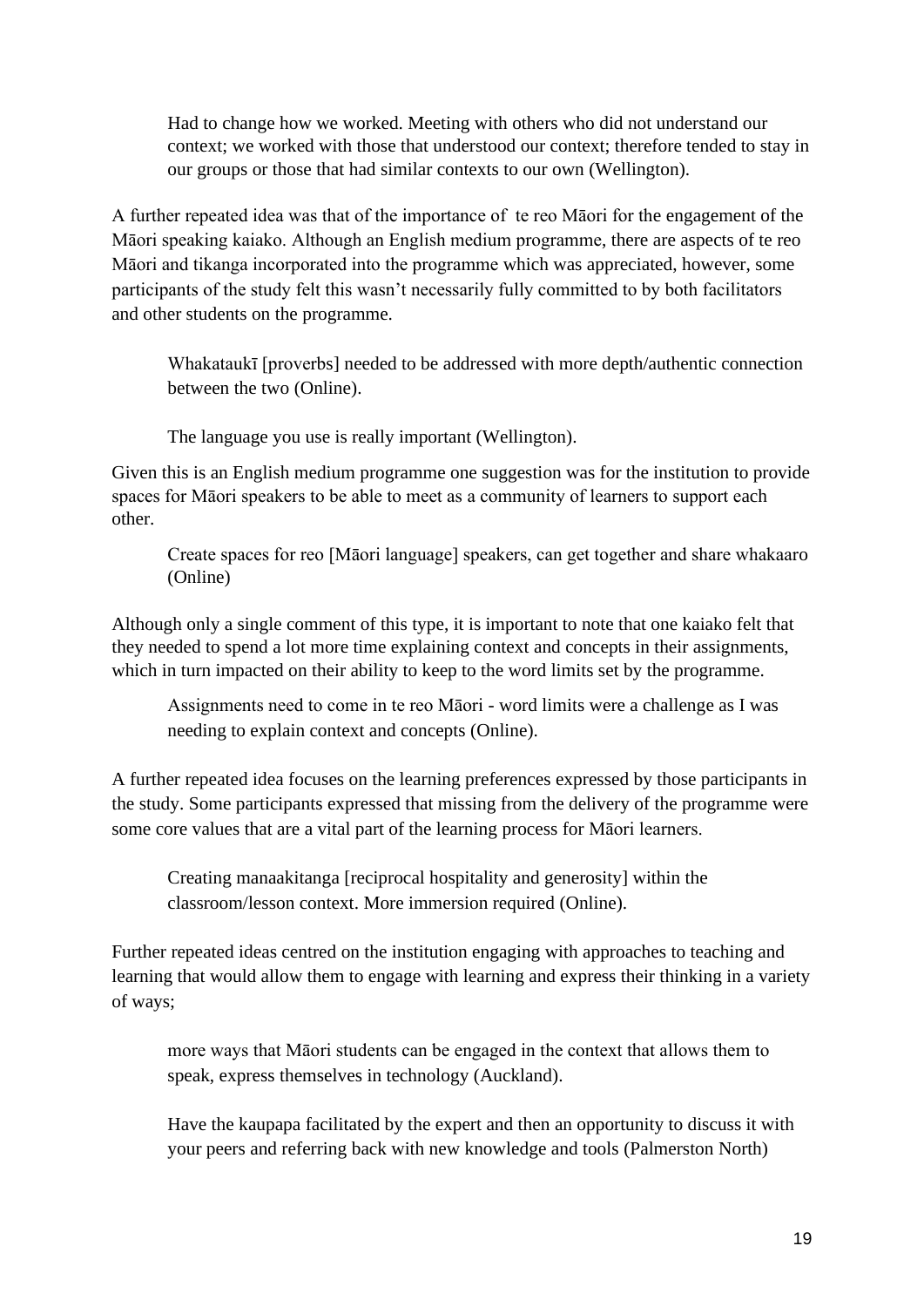This last response refers to the kaiako having the time and space —within the learning sessions— to reframe the learning/knowledge presented to them, for their own context. However, this in itself further adds to their workload.

The repeated idea relating to the cultural context of learning is one that crosses over to the repeated idea of a *focus on Māori*. Across these two repeated ideas, participants identified that if the learning had been in a Māori context and that Māori knowledge was more readily presented and provided for in the programme, this would have better aligned to their learning needs and supported increased engagement levels.

Would love to see our knowledge...what is going for Māori! (Palmerston North).

more elements of Māori needed, Māori facilitators, more te reo Māori content and appropriate to us in Aotearoa [New Zealand] (Auckland).

One participant focused on an aspect that may be important for the institution to consider to reduce the cultural dissonance between the institution and Māori students:

If Māori are not the target group - then you are not designing for Māori (Wellington).

Learnings from this theme are that although the institution does provide aspects of tikanga within the programme, there is much work to be done to embed these in the practice of the facilitators in an authentic way. Additionally, there is a recognised gap in the provision of Indigenous pedagogies and knowledge, which is important not just for the engagement and learning of kaiako Māori but in representing the educational landscape of Aotearoa New Zealand.

### **Discussion**

Some of the repeating ideas identified in our study align with previous work. In particular the literature review undertaken by the Tertiary Education Commission (Chauvel & Rean, 2012) provided a number of parallels. For example, a sense of isolation was identified as being linked with Māori learners being unfamiliar with academic requirements, "which is reinforced if students are not connected to supportive staff or peers." (p. 9). Other related ideas include the importance of collaborative peer relationships, convenience of programme delivery, and the need for a welcoming and supporting environment. The three significant factors that can support or impede Māori student success identified in the literature whānau, mentorship and monocultural curricula and institutional practices — were all echoed in this study.

From this study, participants cited their "whānau-whānau" way of life as needing to take precedence over their studies. The data collected supports the significant amount of research already in publication that highlights whānau as both a driver and barrier to completion of the programme (Theodore et al., 2017; Kidman et al., 2015; Keil et al., 2014). However, the research team is concerned that considerations of whānau, hapū or iwi obligations as a barrier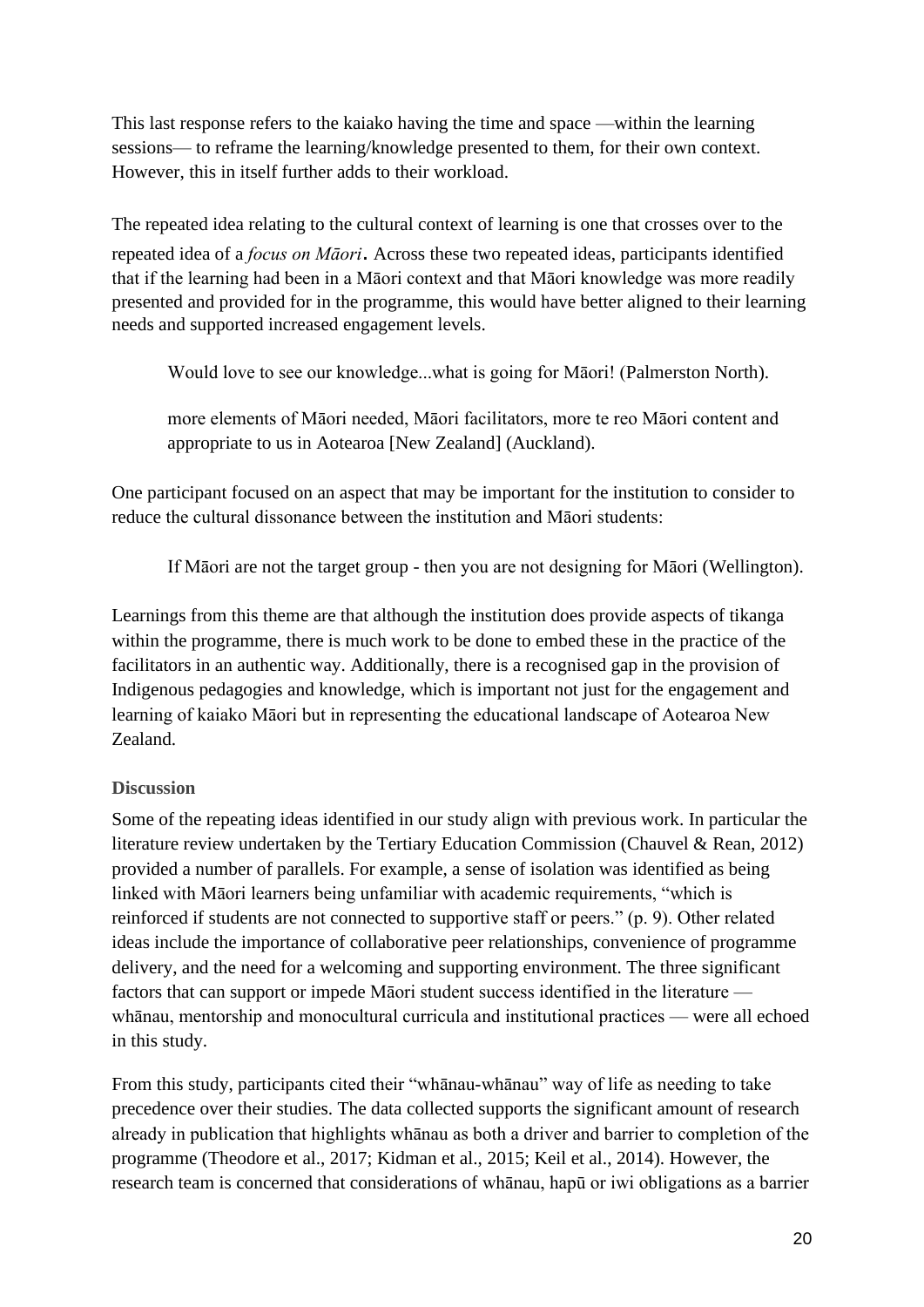to success is a deficit view of these factors and this viewpoint should not be adopted by the research team nor by the institution. Our position is that it is not whānau, hāpau or iwi obligations that are the barriers to successful completion of higher education but in fact inflexible institutional practices that do not take into consideration the wider obligations and aspirations of Māori students, and therefore, serve as a significant barrier to successful completion of higher education programmes.

Whānau and community responsibilities, in addition to work commitments, will always be a challenge to the engagement of Māori students in higher education and therefore are factors that must be taken into consideration when supporting Māori students towards successful completion of higher education study. As an institution we need to demonstrate a deeper understanding of these obligations and the ways in which we can support Māori students to meet community, work, and study obligations. The participants of this study clearly identified that institutional flexibility in assessment submission and timeframes for qualification completion would have further supported their participation and retention in the programme.

In addition to this, a whānau-based support system was identified by participants of this study as a factor that would have further supported them towards programme completion. A whānau-based approach with high quality mentoring, within programmes of study, has been at the core of significant success, most notably in the  $\bar{A}$ whina | Māori student support programme at Victoria University of Wellington (Richards et al., 2014). The students on this programme spoke directly to mentoring and a whānau culture as being a significant factor in their success at university and the reason why they have been able to progress through higher education. Participants in our study expressed they would have been further supported through their study by being able to meet regularly with other Māori students —in particular te reo Māori speakers— to re-contextualise and re-theorise the content of the programme to align with the contexts they work within and to their worldview. This would also provide them with a space to support each other and be supported by Māori facilitators in other areas of concern such as academic writing and research skills.

The sense that your knowledge base, worldview, and preferred ways of learning are valued is vitally important to further Māori participation and success in higher education, which was strongly emphasised and reiterated by the participants of this study. Potter and Cooper (2016) argue there is a direct impact on Māori students when tertiary institutions continue to fail to provide programmes of learning that align with their cultural beliefs and worldview and serve as a clear barrier to the successful completion of their programmes of study. Thus, the ability for Māori students to engage in study relevant and authentic to who they are as Māori is critical to their engagement with —and therefore successful completion of— their programmes of study. Participants of this study identified that culturally preferred pedagogy and modes of learning such as co-operative and group-based learning, in combination with mātauranga Māori (Māori knowledge) learning, was vital to their engagement and success on the programme.

Consistent with previous studies, participants of this study also identified that to support their engagement and success on the programme the institution needs to embrace an enabling of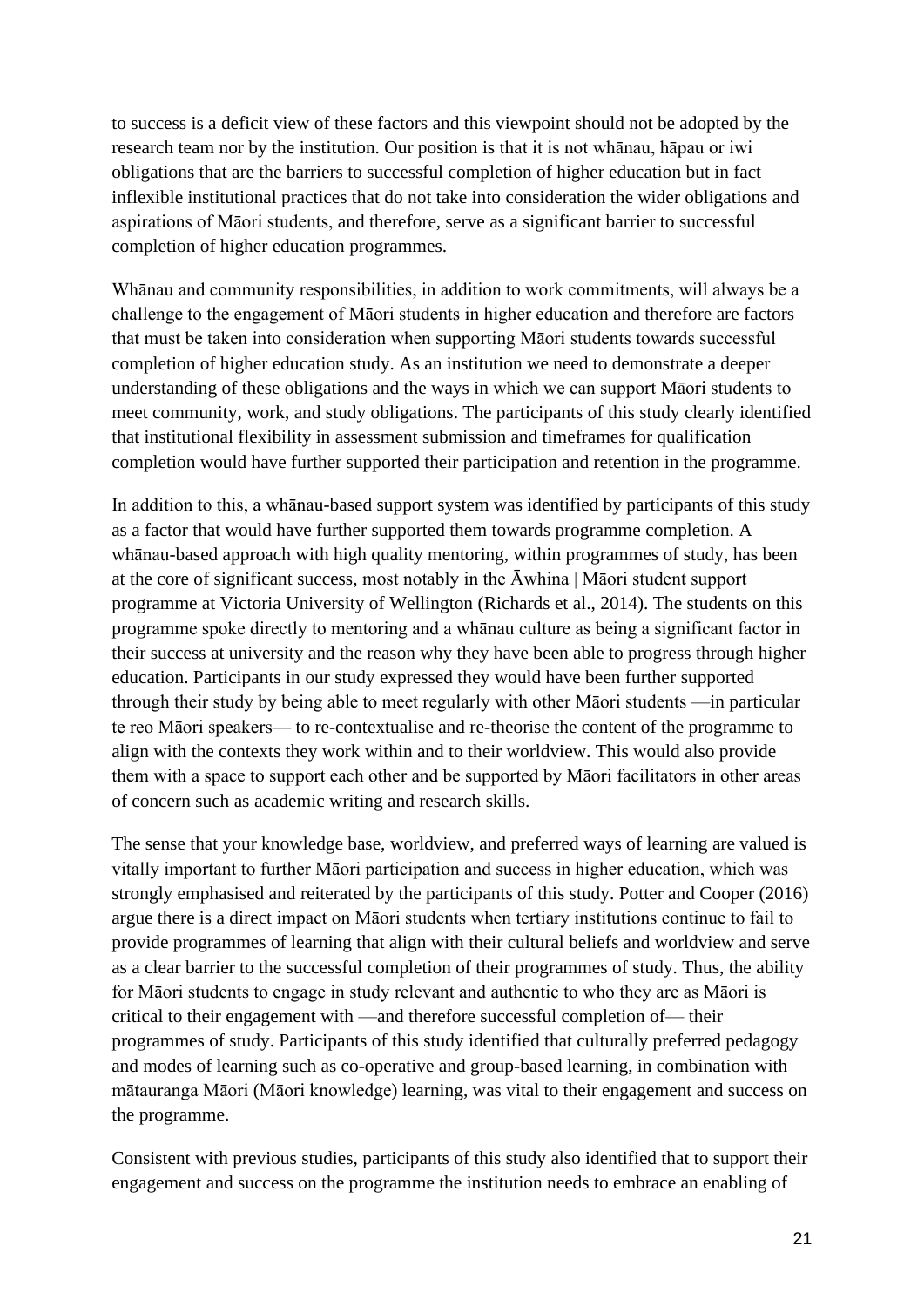kaupapa Māori and Indigenous cultural approaches across all parts of the institution, in so doing, ensuring an affirmation of Māori identity. A socio-cultural perspective of engagement in higher education highlights the need for institutions to consider not just the academic programmes, but the student support systems; the culture of the institution as well as the wider political and social factors that impact on student engagement (Kahu, 2013). In addition, it is essential that education providers provide a safe space for Māori students to express their experiences and concerns with the systemic and institutional racism that they may be confronted with and to devise strategies to address these issues when confronted with them (Pihama et al., 2019).

Pihama et al (2019) further argue a key strategy that will encourage Māori student participation and retention at the higher levels of tertiary education is increased financial support - a key barrier to Māori student participation in extended tertiary study. However, this is a factor that did not hinder the students on this programme as the institution provided a range of scholarships that enabled many of the students to complete the programme at no cost to themselves or the educational organisation they work for. Another key enabling factor was that the programme was delivered in the towns and regional areas of the students, which eliminated the need for students to travel long distances (at their cost) to participate in all aspects of the programme. The programme itself was designed as a blended learning experience with both face-to-face and online delivery.

The research participants identified a range of factors that serve as enablers and barriers to their participation and completion of the programme. However, what came to the fore were a range of issues that were not necessarily just important to Māori but to all students, for example the drivers for participation, the mechanics of programme delivery and support from the tertiary institution. This reinforces the idea that what is good for Māori is good for the institution as a whole (Penetito, 2011), thus indicating that the outcome from this study must be positive changes to the institution.

### **Conclusion**

A key driver of Kaupapa Māori research is the development of initiatives that result in positive outcomes for Māori (Barnes, 2000). Therefore, this study was undertaken not just to identify barriers and enablers for Māori student success but to drive positive action.

Given the wide range of findings from the study, not all of these can be effectively addressed at the same time, but we have prioritised certain actions to address specific themes and ideas that emerged from our research. One of the important ideas that we wanted to address immediately was the desire of many students to complete the qualification, and their frustration at the lack of flexibility by the institution in allowing this to happen. As a result, we ran a pilot version of the programme for students who had enjoyed initial success in the programme but had dropped out later. This was designed to be very affordable and to enable students to complete their studies with a flexible assessment schedule. The courses were facilitated primarily by Māori staff with extensive individual support for students.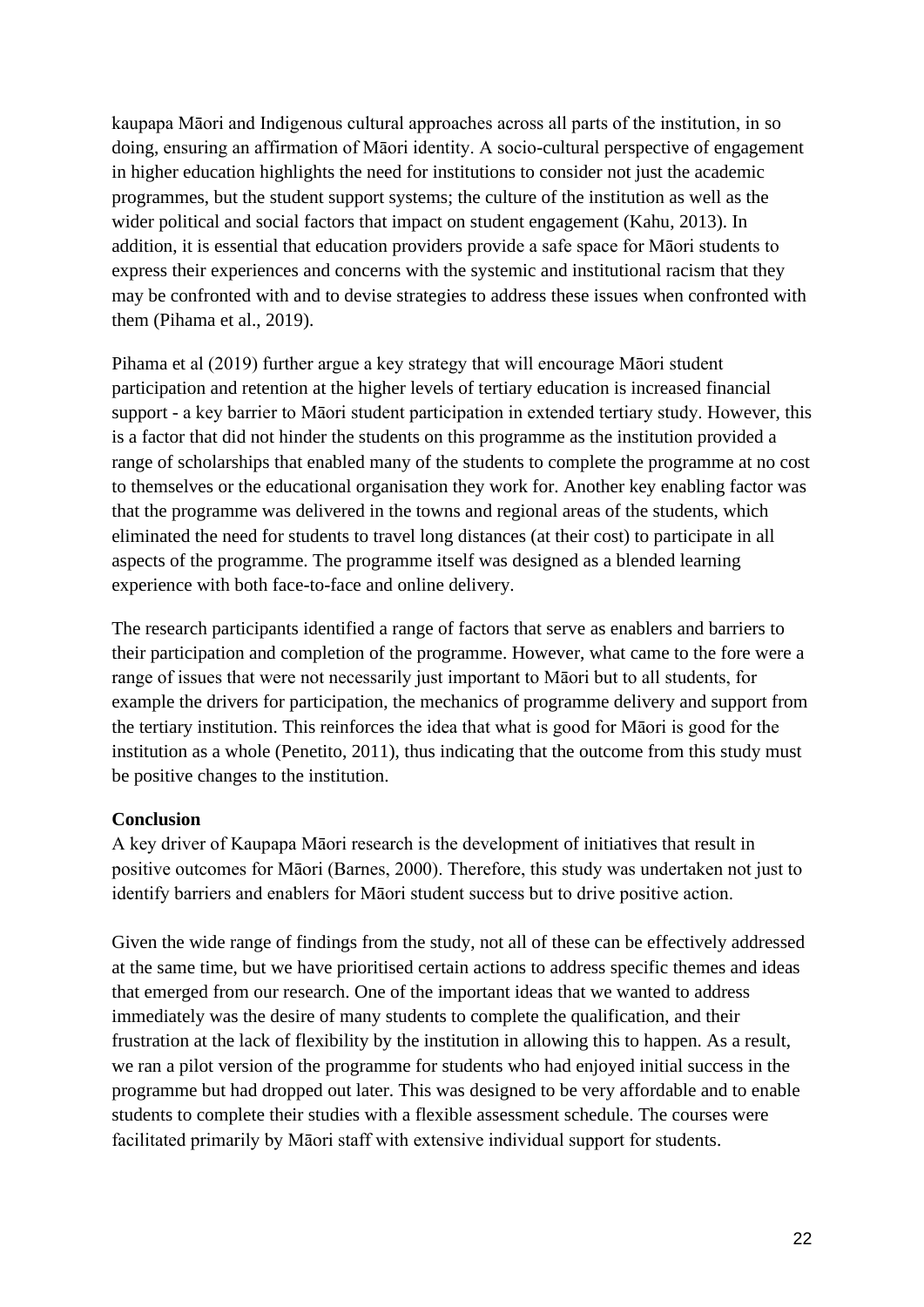In order to address the significant theme of connecting to a community of practice and also cultural aspects of content and delivery, a weekly ManaakiFono (online mentoring and support group for Māori and Pacific students) session was put in place as an online space for Māori and Pacific students to discuss any topics that they wish to, not necessarily courserelated. A staff member fluent in te reo Māori is always present so students can converse in te reo Māori if they prefer.

We have also implemented a system of ohu (collaborative peer groups), whereby all students are allocated to an ohu with a member of the teaching staff with whom they can personally connect if they have any issues or problems with their studies. The need for the institution to provide better support, and the recognition of the value of the support that was provided, has been addressed by putting in place a better information system for student tracking. Teaching staff are now able to see immediately if a member of one of their ohu is falling behind and reach out proactively to offer support and a pathway forward.

All of these initiatives are recent innovations, and none can be fully evaluated at this stage. In addition, there are many more aspects of this research that can lead to further initiatives in programme design and delivery. In future work we will be evaluating the impact of the various initiatives that we have put in place as a result of this study.

Although this study was undertaken in a very specific context, its results can still be of interest to a broader audience. It is clear from the literature that there are many factors impacting on the success of Māori students, but not all of these apply in all contexts. In addition, some factors will be more important than others in different institutions, on different programmes, and with different student demographics. This article demonstrates the importance of isolating those factors that are most important in a given context and then, from these, formulating and implementing a strategy to address them.

### **Glossary**

#### *Māori language*

| ako                 | reciprocity of teaching and learning; the culturally preferred pedagogy principle |
|---------------------|-----------------------------------------------------------------------------------|
| <b>Awhina</b>       | Māori student support programme at Victoria University of Wellington              |
| hautūtūtanga        | discovery through the eyes of a child                                             |
| hui                 | meeting                                                                           |
| iwi                 | tribe                                                                             |
| kai                 | food                                                                              |
| kaiako              | teacher                                                                           |
| kaiako Māori        | Māori teacher                                                                     |
| kaimahi             | workers                                                                           |
| kanohi ki te kanohi | face-to-face                                                                      |
| kaupapa             | principles and ideas for action                                                   |
| Kaupapa Māori       | a research philosophy — research by Māori, for Māori and with                     |
|                     | Māori                                                                             |
| karakia             | affirmation                                                                       |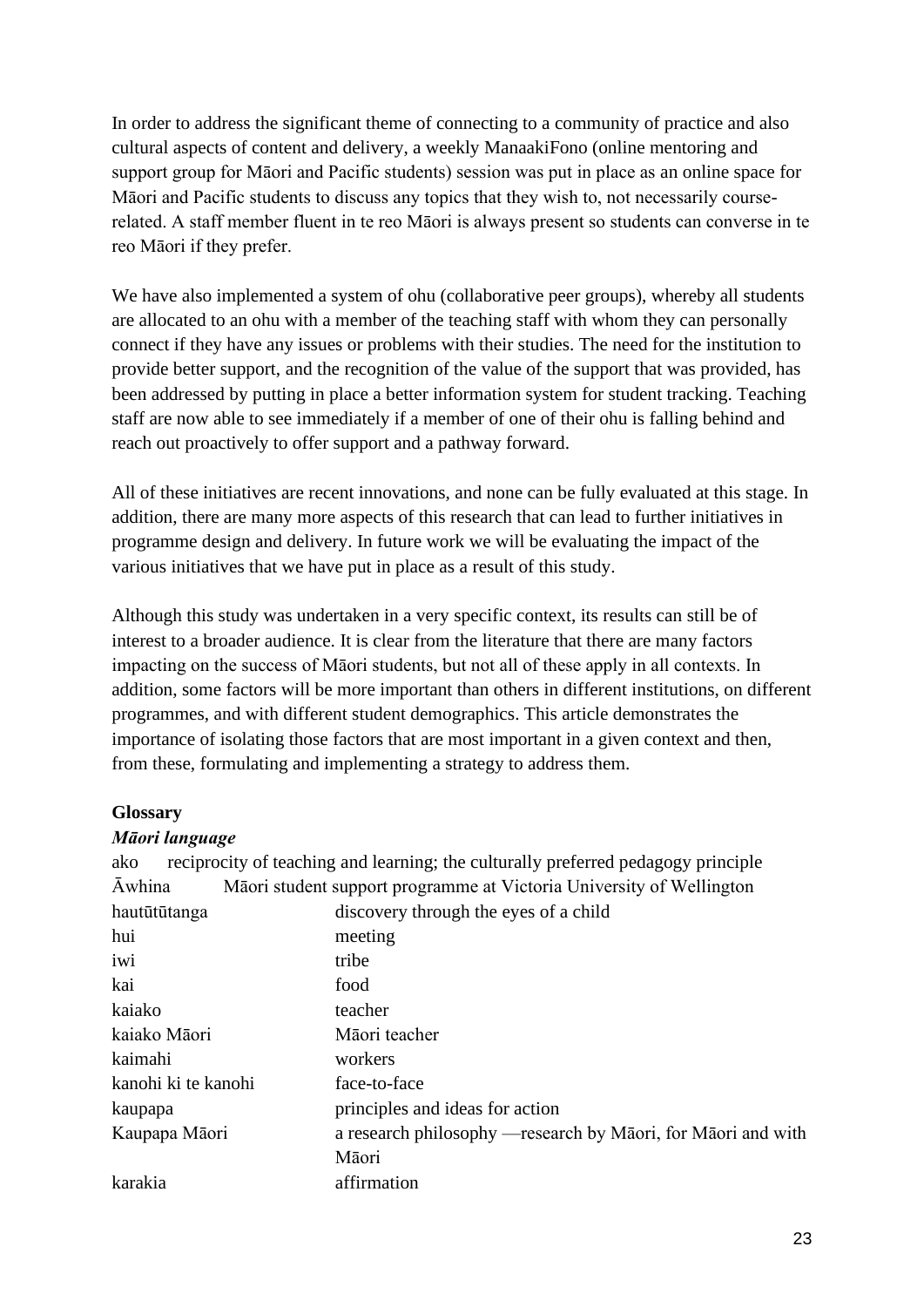| kōrero                           | discussion                                               |  |
|----------------------------------|----------------------------------------------------------|--|
| kura                             | Māori medium school setting                              |  |
| manaaki                          | support, encouragement and care                          |  |
| manaakitanga                     | reciprocal hospitality and generosity                    |  |
| mātauranga Māori                 | Māori knowledge                                          |  |
| mihimihi                         | introductions                                            |  |
| ohu                              | collaborative peer group                                 |  |
| pono                             | truth, honesty, integrity and transparency               |  |
| Pou Ārahi                        | Māori cultural and academic consultant                   |  |
| Pou Whirinaki                    | Māori cultural and academic consultant support           |  |
| rangatiratanga                   | leadership, accountability, agency and authority; self-  |  |
|                                  | determination                                            |  |
| reo                              | language; the Māori language                             |  |
| tamariki                         | youth                                                    |  |
| te reo Māori                     | the Māori language                                       |  |
| tikanga                          | customs                                                  |  |
| tūpuna                           | ancestors                                                |  |
| whakaaro                         | idea                                                     |  |
| whakataukī                       | proverb, adage                                           |  |
| whakawhanaungatanga              | the process of establishing relationships                |  |
| whānau                           | family                                                   |  |
| Māori-Pacific hybrid terminology |                                                          |  |
| ManaakiFono                      | online mentoring and support group for Māori and Pacific |  |
|                                  | students                                                 |  |

#### **Acknowledgements**

The authors would like to thank the Māori students and alumni of The Mind Lab who hosted, and participated in, the series of hui that made this research and its outcomes possible.

#### **References**

Auerbach, C. & Silverstein, L. (2003). *Qualitative Data: An Introduction to Coding and Analysis*. New York University Press.

Barnes, H. (2000). *Kaupapa Māori: Explaining the ordinary.* University of Auckland.

- Chauvel, F. & Rean, J. (2012). *Doing better for Māori in tertiary settings: Review of the Literature*. Tertiary Education Commission.
- Efron, S. E., & Ravid, R. (2014). *Action research in education: a practical guide*. The Guilford Press.
- James, R., Bexley, E., Anderson, A., Devlin, M., Garnett, R., Marginson, S., & Maxwell, L. (2008). *Participation and equity: A review of the participation in higher education of*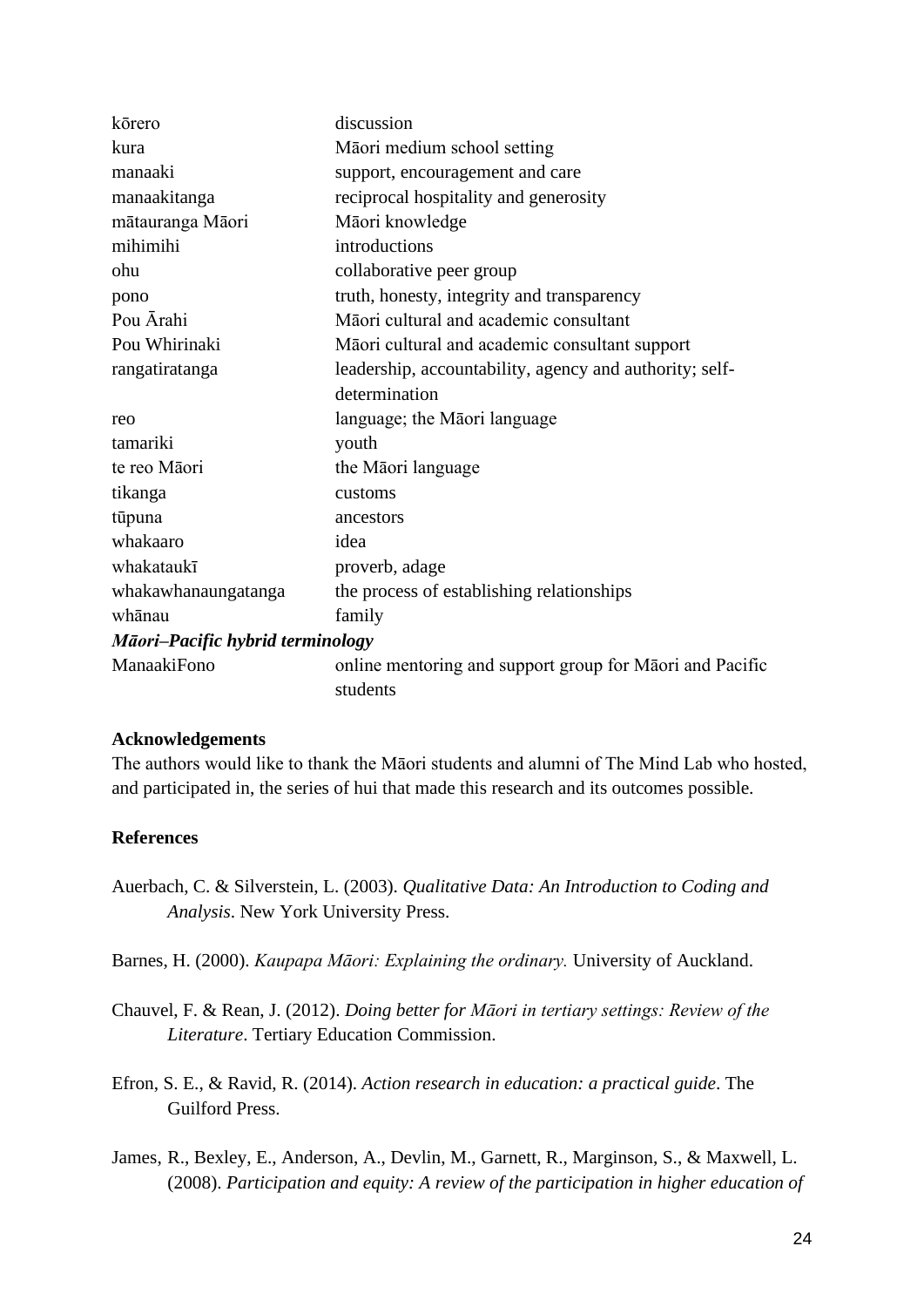*people from low socioeconomic backgrounds and Indigenous people*. Centre for the Study of Higher Education.

- Kahu, E. R. (2013). Framing student engagement in higher education. *Studies in higher education, 38*(5), 758-773.
- Kidman, J., Chu, C., Fernandez, S., & Abella, I. (2015). *Māori scholars and the university*. Victoria University of Wellington.
- Kuh, G., Kinzie, J., Buckley, J., Bridges, B., & Hayek, J. (2006). *What matters to student success: A review of the literature.* Commissioned Report for the National Symposium on Postsecondary Student Success: Spearheading a Dialog on Student Success.
- Marginson. S. (2016). High participation systems of higher education. *The Journal of Higher Education, 87*(2), 243-271. DOI: 10.1080/00221546.2016.11777401
- Mayeda, D. T., Keil, M., Dutton, H. D., & Ofamo'Oni, I. F. H. (2014). "You've gotta set a precedent": Māori and Pacific voices on student success in higher education. *AlterNative: An International Journal of Indigenous Peoples*, *10*(2), 165-179.
- Meehan, L., Pacheco, G. & Pushon, Z. (2017). *Explaining ethnic disparities in bachelor's qualifications: Participation, retention and completion in NZ*. New Zealand Productivity Commission Working Paper 2017/01.
- Miles, M., Huberman, A., & Saldana, J. (2014). *Qualitative Data Analysis: A methods sourcebook*. Sage.
- Penetito, W. T. (2011). *What is good for Māori is good for the institution as a whole*. Department of Education, Employment and Workplace Relations, Canberra.
- Pidgeon, M. (2008). Pushing against the margins: Indigenous theorizing of "success" and retention in higher education. *Journal of College Student Retention: Research, Theory & Practice, 10*(3), 339-360.
- Pihama, L., Lee-Morgan, J., Smith, L. T., Tiakiwai, S. J., & Seed-Pihama, J. (2019). MAI Te Kupenga: Supporting Māori and Indigenous doctoral scholars within higher education. *AlterNative: An International Journal of Indigenous Peoples, 15*(1), 52-61.
- Pope, C., Ziebland, S. & Mays, N. (2000). Analysing qualitative data. *British Medical Journal*, *320*(7227), 114–116.<https://doi.org/10.7748/nr2011.04.18.3.4.c8456>
- Potter, H. & Cooper, L. (2016). *Project Whitestreaming: A report on the generalising of Māori specialist staff positions in the tertiary education sector.* Tertiary Education Union Te Hautū Kahurangi o Aotearoa.